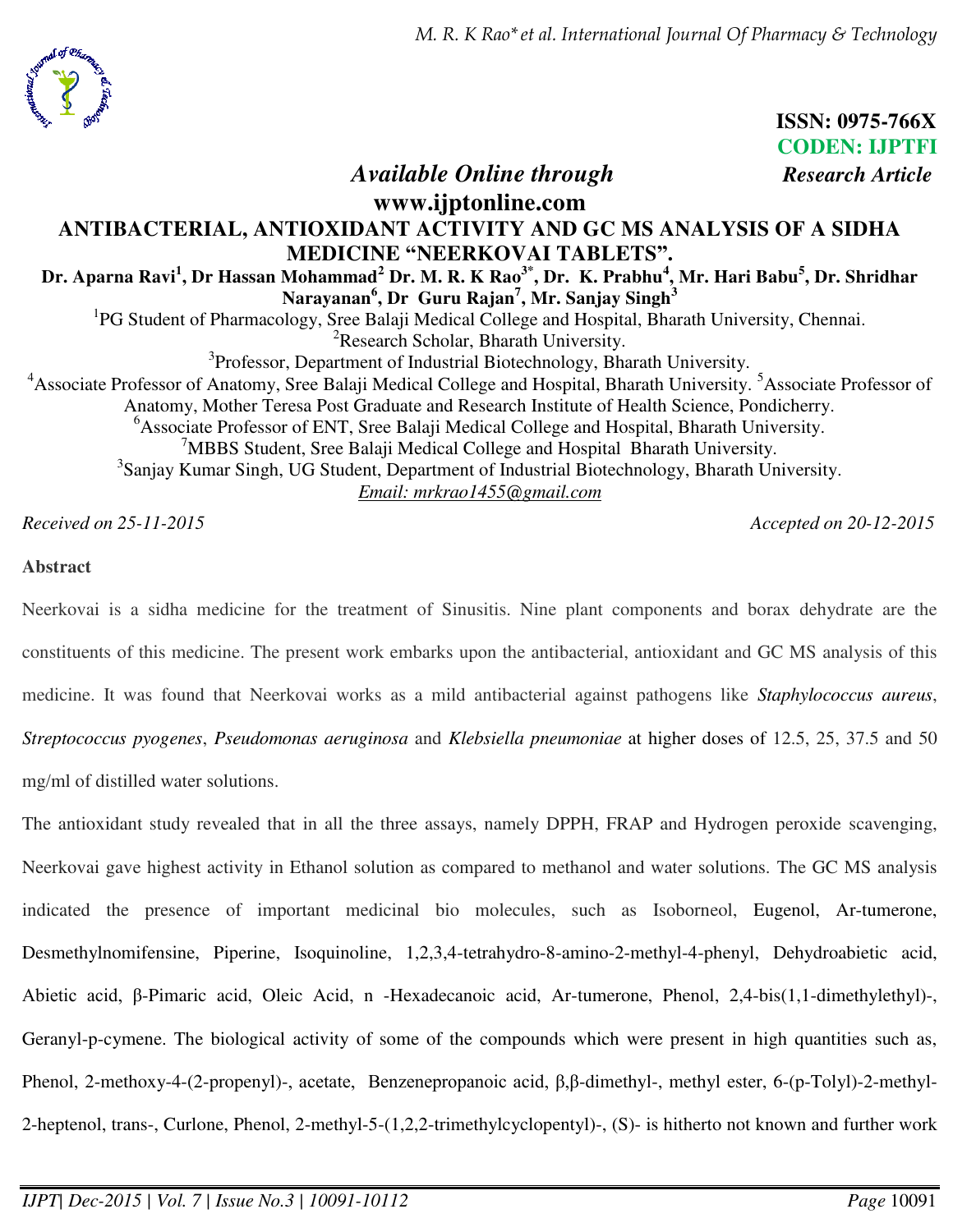*M. R. K Rao\*et al. International Journal Of Pharmacy & Technology*  is in progress to understand the mechanism of these compounds as well as that of Neerkovai to establish its medicinal efficacy.

**Key Words:** Neerkovai, Antioxidant, Antibacterial, GC MS, Piperine, Eugenol, Isoborneol.

### **Introduction**

The role of sidha and Ayurvedic medicines is immense due to their increasing acceptance by traditional and modern medical practitioners. This change in trend is due to the surge in complementary and alternative medicine research for obvious reasons of cost effectiveness, less side effects and easy availability. The lack of scientific approach towards identifying the medicinal efficacy of such systems, like dose specificity, contraindications, short and long term effects, lack of enough feedback statistics, lacunae in procurement, preparation, packing, storage and transport of such medicines etc. makes such systems universally unacceptable. Compared to the literature available in modern medical practice the scientific data on all the above parameters in Sidha and Ayurvedic medicinal practice is very scarce. The World health Organization also has recognized the importance of traditional medicines and has been active in creating strategies, guidelines and standards for botanical medicines [1]. More focus and attention is warranted from all the stakeholders like medical practitioners, researchers, Government organizations, NGOs, rural, folk and tribal participants etc. in this regard to bring these age old systems of medicine to the fore towards a safe and healthy mankind. Some of the reports on the medicinal aspects of Sidha and Ayurvedic medicines are available.  $(2-20)$  Present study is an attempt to understand the antibacterial, antioxidant and GC MS analysis of one Sidha drug, Neerkovai tablets.

Neerkovai Mathirai (Tablet) is a Sidha medicine used to cure Sinusitis or Peenism. This disease is characterized by reddening of nasal mucosa, rhinitis, headache, and intermittent expulsion of mucous, purulent or bloody sputum. The patient complaints such as burning sensation, itching with reddening coupled with watering of nasal mucosa and eyes, irritation of ears with obstruction, severe headache with dyspnoea and rhinitis. The reason for this disease could be intake of cold water, exposure to cold climate, inhalation of smoke or other polluting gases, sleeplessness, talking in high pitched voice etc.

The textual reference for this medicine is *Siddha Vaidya thirattu'.*

This medicine has the following ingredients:

1. Turmeric: (*Curcuma longa*): 40 grams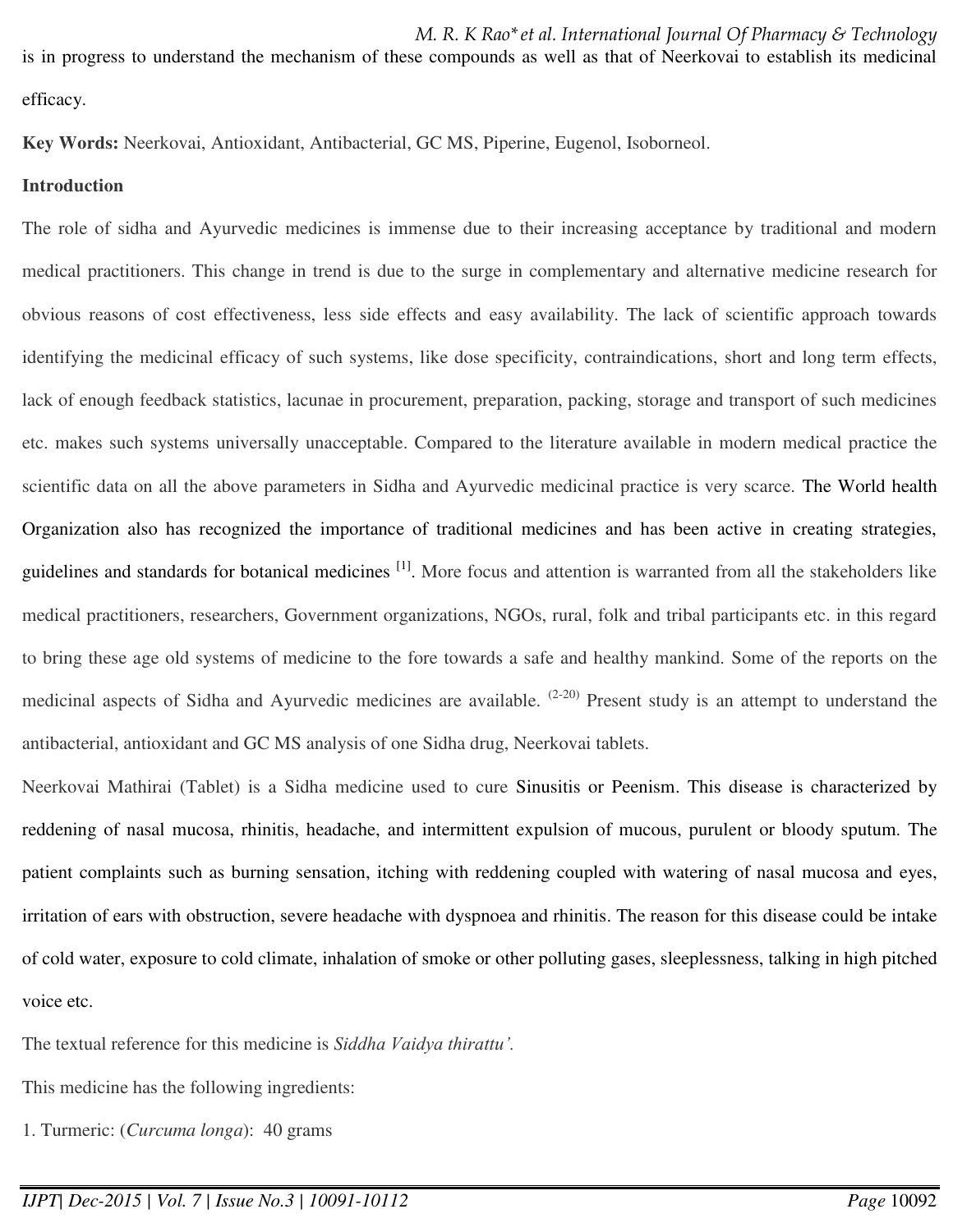- 2. Kasturi Turmeric: (*Curcuma aromaticus*): 40 grams
- *M. R. K Rao\*et al. International Journal Of Pharmacy & Technology*

- 3. Borax dehydrates: 20 grams
- 4. Benzoin Resin: (*Styrax tonkinensis*)*:* 20 Grams
- 5. Pepper: (*Piper nigrum*): 20 grams
- 6. Dried Ginger: (*Zingiber officinale*): 20 grams
- 7. Nutmeg: (*Myristica frangrans*): 20 grams
- 8. Ajwain: (*Carom) (Trachyspermum copticum*):10 grams
- 9. Clove: (*Syzygium aromaticum*): 10 grams
- 10. Camphore: (*Cinnamomum reticulate*): 10 grams
- 11. Lime juice: (*Citrus reticulate*): Sufficient Quantity

The above ingredients are powdered thoroughly and mixed in lime juice to make a paste. The paste is either sun dried or made into tablets in machine. The tablets are rubbed in little quantity of water and applied over the fore head to relieve sinusitis, persistent headaches due to cold etc. This medicine is manufactured by a number of Pharmaceutical companies in India.

The use of the specified ingredients for the preparation of Neerkovai tablets indicate that all the above constituents must have similar medicinal properties or contribute to the purpose of this medicine. The medicinal properties of the constituents are mentioned below:

# [Turmeric -](http://en.wikipedia.org/wiki/Turmeric) (*Curcuma longa)*

Turmeric has wide applications in food, medicine preservation. Turmeric is anti-inflammatory, antimicrobial, preservative, antifungal, anticancer, cardio protective, hyperglycemic and anti-diabetic. <sup>[21-25]</sup>

# Wild turmeric (*Curcuma aromaticus*)

Sikha *et al*, 2015 have reviewed the various medicinal properties of wild turmeric. <sup>[26]</sup> Wild turmeric has activities like anti-inflammatory and wound healing (Kumar et al, 2009), promotes apoptosis, as antioxidant, renal protective against arsenic poisoning, as antitussive and as inhibitory to platelet aggregation.  $[27-32]$  This rhizome is also a potential medicine having antibacterial, anti-inflammatory and anticancer, skin care, antioxidant and antitumor. [33]

Dehydrated borax – [Poritha vengaram](http://en.wikipedia.org/wiki/Borax)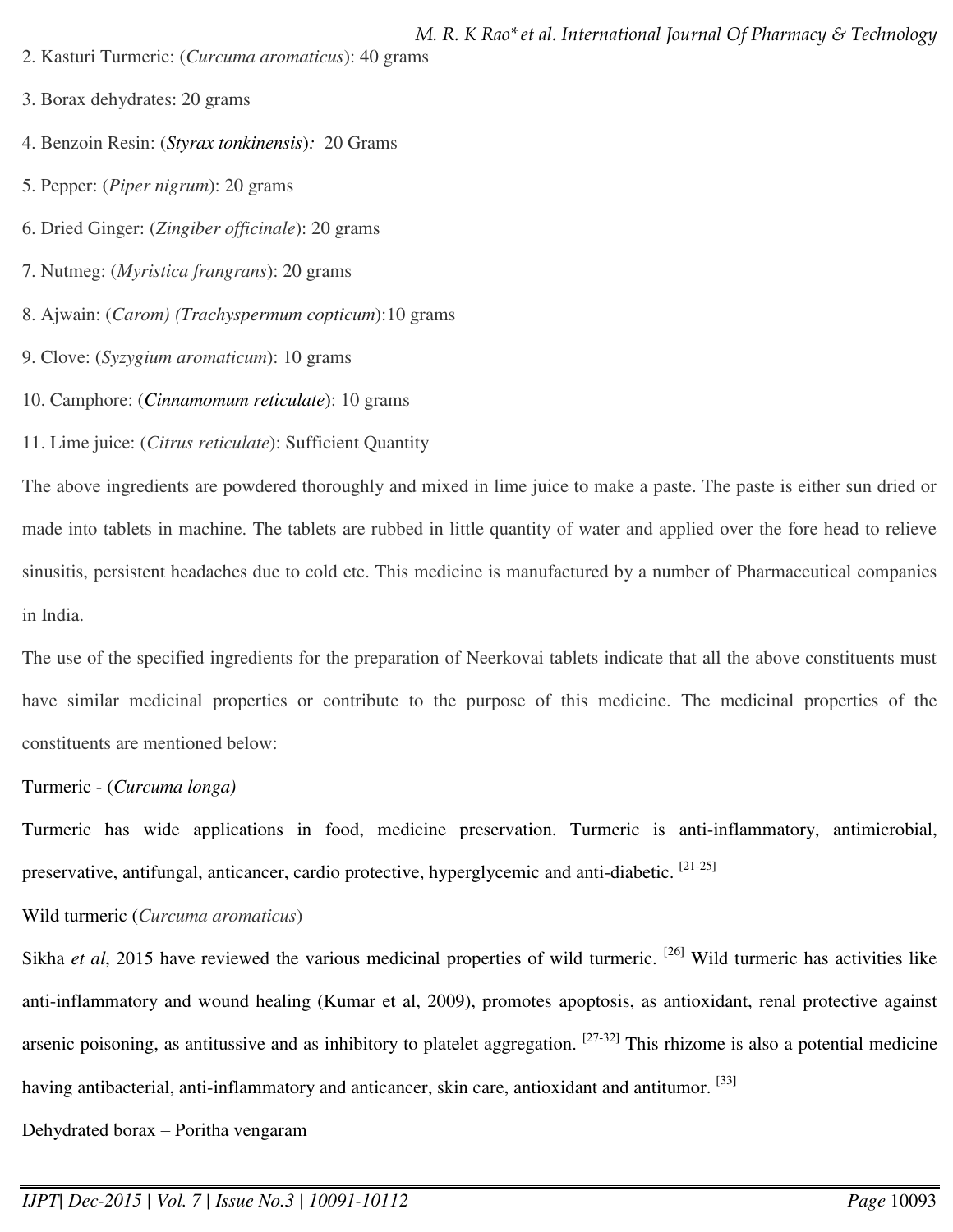[Gum benzoin](http://en.wikipedia.org/wiki/Benzoin_resin) – Sambrani (*Styrax tonkinensis)* 

Benzoin is used for the treatment of hyper bilirubinemia by rural people of Andhra Pradesh, India due to lack of modern medical facilities there. Raju *et al*, 2011 have shown its effect of serum bilirubin levels on jaundice induced rats. [39] It possesses antiseptic, carminative, expectorant and diuretic properties.

Black pepper – kuru milaku (*Piper nigrum*)

Black pepper is a common spice. This is a dried unripe fruit of the climbing plant belonging to family Piperaceae. The dried or fried seeds are powered used for various culinary and medicinal purposes. In Ayurveda it is known as Kapha virodhini (works against Phlegm). The decoction of Pepper is used for curing cough. This is also digestive stimulant and used for treatment of diarrhea, lack of appetite and dyspepsia. <sup>[40]</sup>

Sunthi - Dry ginger – Chukku (*Zingiber officinale*)

Ginger is one of the household medicines used against common cold, cough and indigestion. Its medicinal values are well documented. <sup>[41]</sup> Adel and Prakash, 2014 have reported its antioxidant properties. <sup>[42]</sup> Ginger controls vomiting and nausea during pregnancy and also controls blood pressure by blocking calcium channels. [43,44]

 Nutmeg – [Jathikkai](http://en.wikipedia.org/wiki/Nutmeg) (*Myristica fragrans* Houtt.) is yet another spice used widely in Indian culinary practice for its characteristic fragrance. It has medicinal properties such as, antibacterial, antiviral, anti diabetic, anti leukemic etc. [45] Iyer *et al*, 2009, have reported the medicinal potential of nutmeg. [46]

Ajwain – [Omum](http://en.wikipedia.org/wiki/Ajwain) (*Trachyspermum copticum)* 

Carom seeds are traditionally used as a home remedy for flatulence and indigestion. Boskabady *et al*, 2014, have elaborated the medicinal values of this seed. [47] It has a range of medicinal values such as, carminative, antiseptic, expectorant, anti-parasitic, anti plate aggregator and as anti lithiasis. [48] It is also known as diuretic, anti carcinogenic and is a potential foetotoxic. [49- 51]

Cloves – [Lavangam](http://en.wikipedia.org/wiki/Clove) (*Syzygium aromaticum)*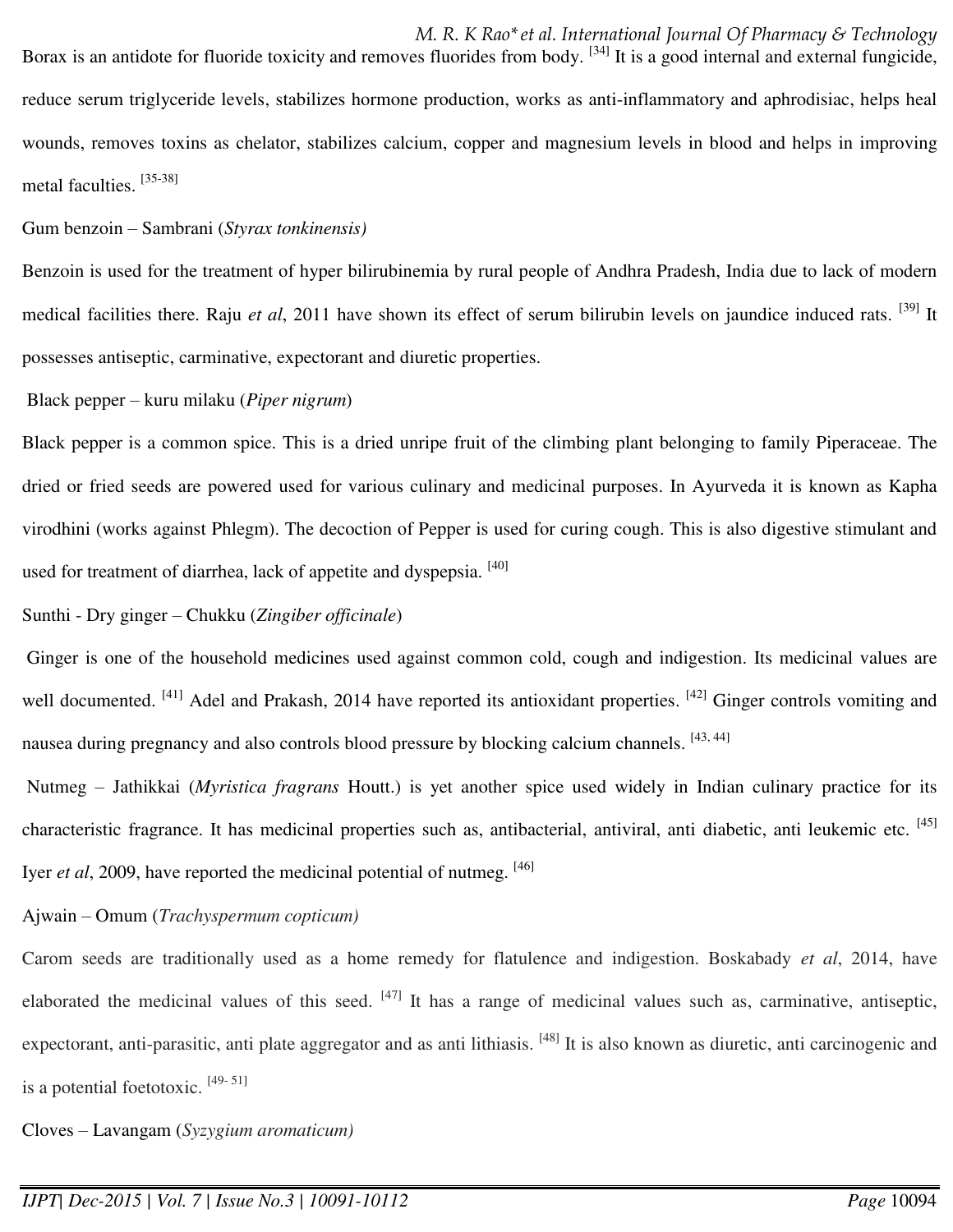*M. R. K Rao\*et al. International Journal Of Pharmacy & Technology*  Cloves are rich source of phenolic compounds like eugenol and gallic acid, which have medicinal properties such as antioxidant, antimicrobial, antiviral and also cytotoxic. [52-55]

## Camphor – [Karpooram](http://en.wikipedia.org/wiki/Camphor) (*Cinnamomum reticulata)*

Camphor also has a number of medicinal values such as topical analgesic, antiseptic, antispasmodic, anti inflammatory, expectorant and as cold suppressant.  $[56, 57]$  It is used for asthma, bronchitis and rheumatism.  $[58]$ 

## Lime (*Citrus aurantifolia)*

Sweet lime or lime is a common citrus fruit used widely all over the world. It is rich in flavonids, citric acid and terpens. All these three compounds have great medicinal values, particularly as antioxidants and as vitamins. The oil from the peels also has strong medicinal properties. [59, 60]

The present work encompasses the antimicrobial, antioxidant and GC MS analysis study of Neerkovai tablets. The antibacterial study gives a clear understanding of this medicine against sinusitis, bronchitis and other lung infections. The antioxidant study would indicate its role as a medicine in curing the lung related diseases. The GC MS analysis would give a picture of the similarities the bio molecules with those present in individual plant components or may reflect the medicinal role of each plant as mentioned earlier. It is also possible that some new compounds could be formed during the processing of the medicine which night show in the GC MS analysis and it is quite possible that these new compounds could have better medicinal properties as compared to those of the constituents. The GC MS results could prove the efficacy of this medicine thus giving an insight about the choice of the ingredients; their proportions etc. indicating the scientific knowledge the sidha proponents had in formulating this medicine.

# **Materials and Methods**

The Sidha medicine was procured from standard Sidha medical shop at Chennai.

# A. Antimicrobial study

The microbes on which the antimicrobial activity was performed were *Staphylococcus aureus*, *Streptococcus pyogenes*, *Pseudomonas aeruginosa* and *Klebsiella pneumoniae*. The antibacterial study was undertaken using water solution of Neerkovai at different concentrations of the samples (40, 60 and 80µg/ml) using hot percolation method and it was found that there was no action. At higher concentrations (12.5, 25, 37.5, 50 mg/ml) of Neerkovai there was minimal antibacterial activity.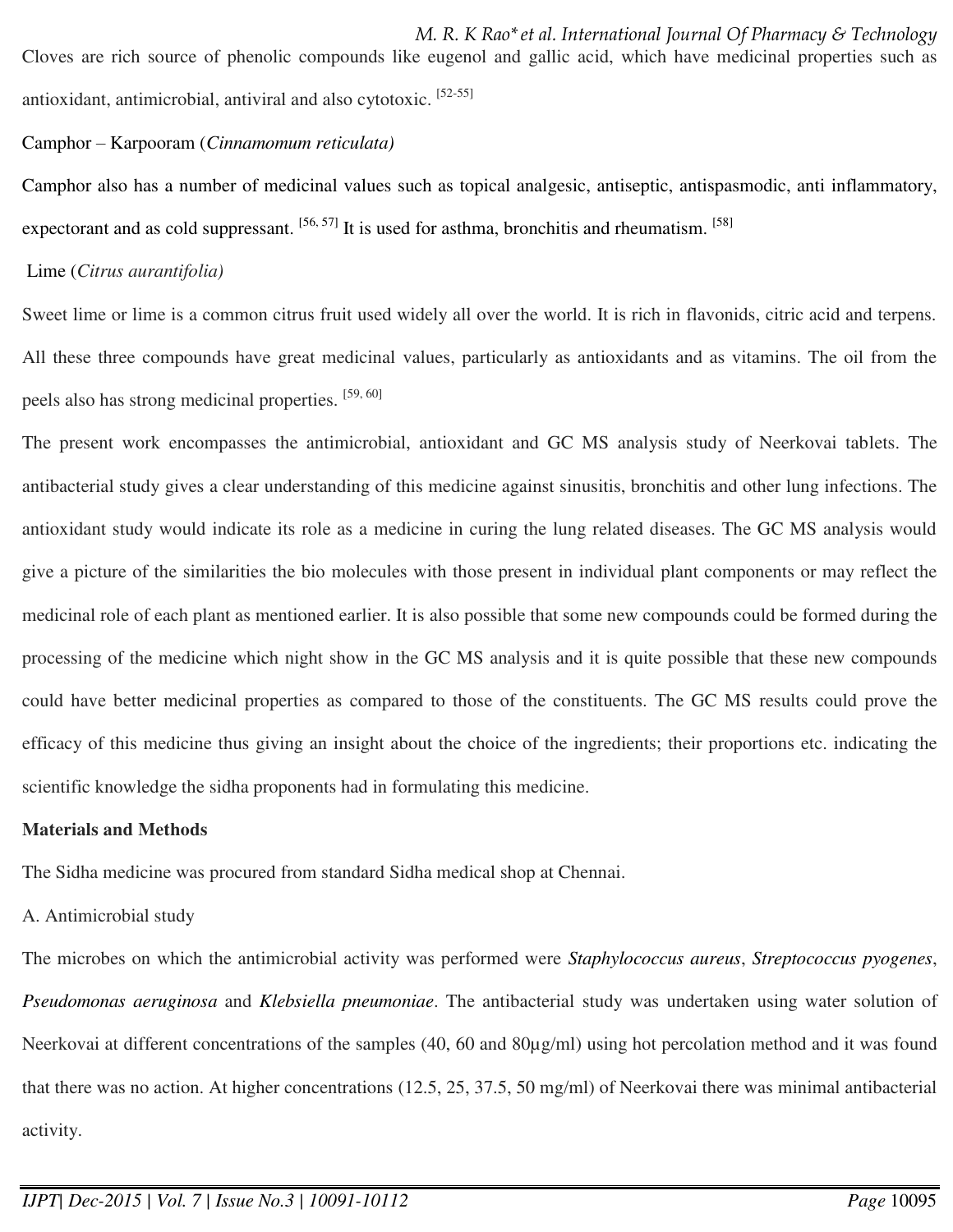### B. Antioxidant Study

Antioxidant study was performed by DPPH Assay, FRAP Assay and Hydrogen Peroxide Scavenging Activity assay.

DPPH Assay  $(1,1$ -diphenyl-2-picrylhydrazyl) (Blios,  $1958$ <sup>[61]</sup>

The sample was dissolved in 3 different solvents (Ethanol, Methanol and Water) in 1mg/ml concentration and used as stock. From the stock, various concentrations (100, 200, 300, 400mg) were taken for further analysis.

Respective solvents were taken as negative control.

- $Cone. = Concentration of the sample$
- $OD = OD$  of the sample
- $Neg.$  Control = The Solvent
- Activity  $=$  Neg. Control OD / Neg. Control
- $%$  of Activity = Activity/100
- IC50  $= 50 c$  value / m value

IC50/ml = IC50/3 (3 ml of DPPH for the assay. To find the activity in 1 ml, the value had been divided by 3).

# **FRAP Assay (Ferric Reducing/Oxidant Power) (Pulido** *et al***., 2000) [62]**

Neerkoai was dissolved in Ethanol, Methanol and Water. Triplicates had been put for all the Processes.

| Conc.                                                                    | $=$ Concentration of the sample      |  |  |  |
|--------------------------------------------------------------------------|--------------------------------------|--|--|--|
| <b>OD</b>                                                                | $=$ OD of the sample                 |  |  |  |
| Linearity (y) = mx + c                                                   |                                      |  |  |  |
| M                                                                        | $=$ Slope                            |  |  |  |
| C                                                                        | $=$ The point x crosses y axis       |  |  |  |
| X                                                                        | $=$ OD – c value / m value           |  |  |  |
| $mM$ Fe/mg                                                               | $= X$ value / concentration x 1000   |  |  |  |
| Mean                                                                     | $=$ Average of mM Fe/mg              |  |  |  |
| <b>STDEV</b>                                                             | $=$ Standard Deviation for mM Fe/mg. |  |  |  |
| Hydrogen Peroxide Scavenging Activity (Ruch et al. 1989) <sup>[63]</sup> |                                      |  |  |  |
| Neerkovai was dissolved in Ethanol, Methanol and Water.                  |                                      |  |  |  |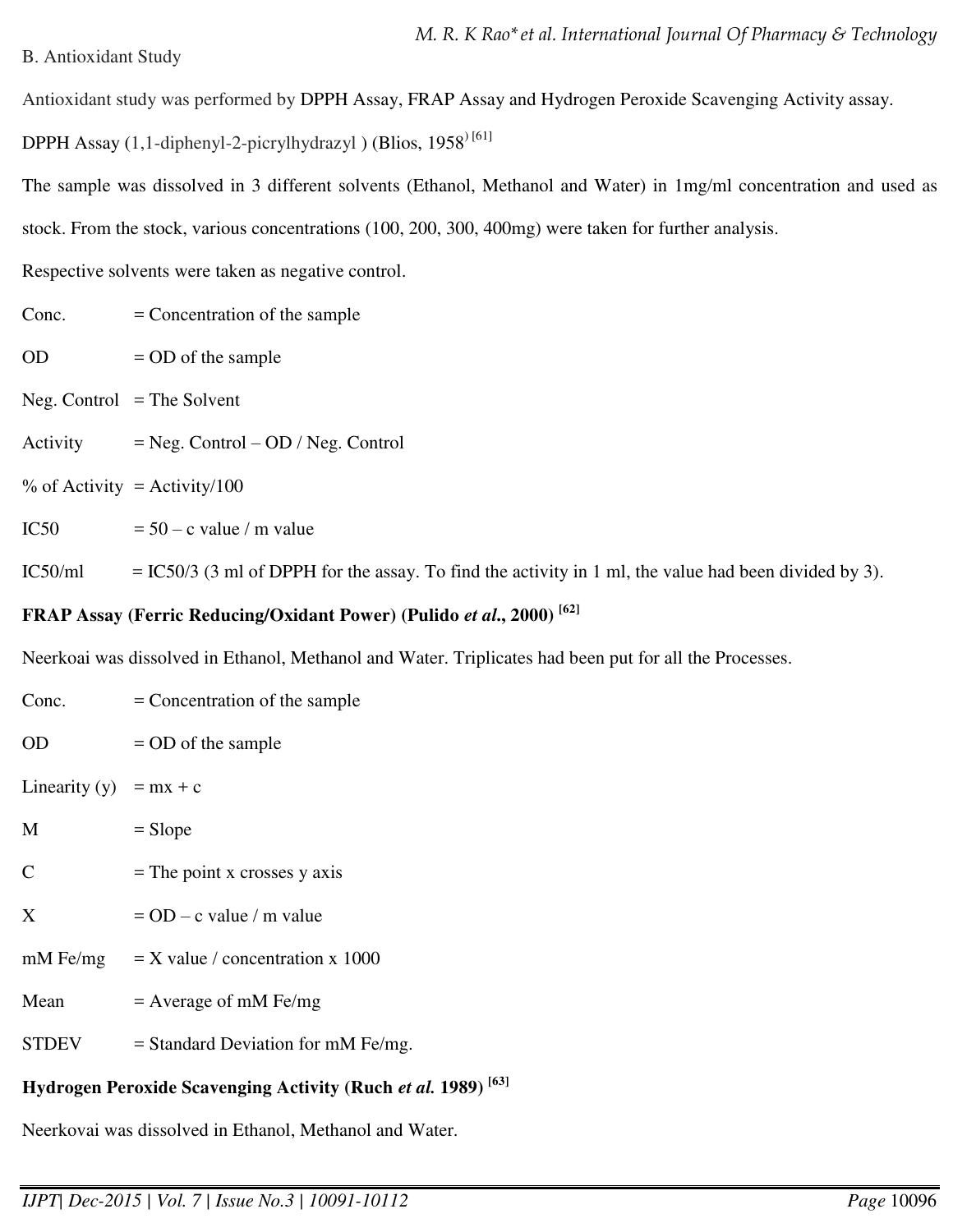Triplicates had been put for all the Processes.

| Conc.        | $=$ Concentration of the sample                                                                                                                                                                                                                                                                                                        |
|--------------|----------------------------------------------------------------------------------------------------------------------------------------------------------------------------------------------------------------------------------------------------------------------------------------------------------------------------------------|
| <b>OD</b>    | $=$ OD of the sample                                                                                                                                                                                                                                                                                                                   |
|              | Neg. control $=$ The solvent                                                                                                                                                                                                                                                                                                           |
| Activity     | $=$ Negative control $-$ OD / Negative control                                                                                                                                                                                                                                                                                         |
|              | $\%$ of activity = Activity / 100                                                                                                                                                                                                                                                                                                      |
| Mean         | $=$ Average of % of Activity                                                                                                                                                                                                                                                                                                           |
| <b>STDEV</b> | $=$ Standard Deviation of % of Activity                                                                                                                                                                                                                                                                                                |
| $\sim$ $-1$  | $(\mathbf{E} \cdot \mathbf{M})$ $\mathbf{E} \cdot \mathbf{M}$ $\mathbf{L} \cdot \mathbf{L}$ $\mathbf{L} \cdot \mathbf{L}$ $\mathbf{L} \cdot \mathbf{L} \cdot \mathbf{L}$ $\mathbf{L} \cdot \mathbf{L} \cdot \mathbf{L}$ $\mathbf{L} \cdot \mathbf{L} \cdot \mathbf{L}$ $\mathbf{L} \cdot \mathbf{L} \cdot \mathbf{L} \cdot \mathbf{L}$ |

Graph  $=$  (For Mean of % of Inhibition vs samples) Drawn using 2D clustered column.

C. GC MS Analysis of Neerkovai.

The medicine, Neerkovai was subjected to GC MS analysis as per standard procedure. The metabolites in the samples were identified using a P2010 gas chromatography with thermal desorption system TD20 coupled with mass spectroscopy (Shimadzu). The ionization voltage 70ev and GC was conducted in the temperature programming mode with a Restek column (0.25mm, 60m, XTI-5). The temperature in the initial column was  $80^{\circ}$ c for 1 min, and then increased linearly to 70<sup>0</sup>c to 220<sup>0</sup>c held for 3 min followed by linear increased temperature 100<sup>0</sup> c up to 290<sup>0</sup>c and held for 10min.

The injection port temperature was 290 $^0$  c and the GC/MS interface was maintained at 29 $^0$ c, the samples were introduced via an all glass injector working in the split mode with helium carrier gas low rate with 1.2 ml per minute. The identification of metabolites was accomplished by comparison of retention time and fragmentation pattern with mass spectra in the NIST spectral library stored in the computer software ( version 1.10 beta, Shimadzu ) of the GC-MS. The relative percentage of each extract constituent was expressed with peak area normalization.

# **Results and Discussion**

# **A. Antibacterial study results**

The antimicrobial activity of Neerkovai against the selected pathogens has indicated minimal activity as seen by zones of inhibition when compared to standard drugs. The results indicated that Neerkovai have very less antimicrobial activity. (Figure 1).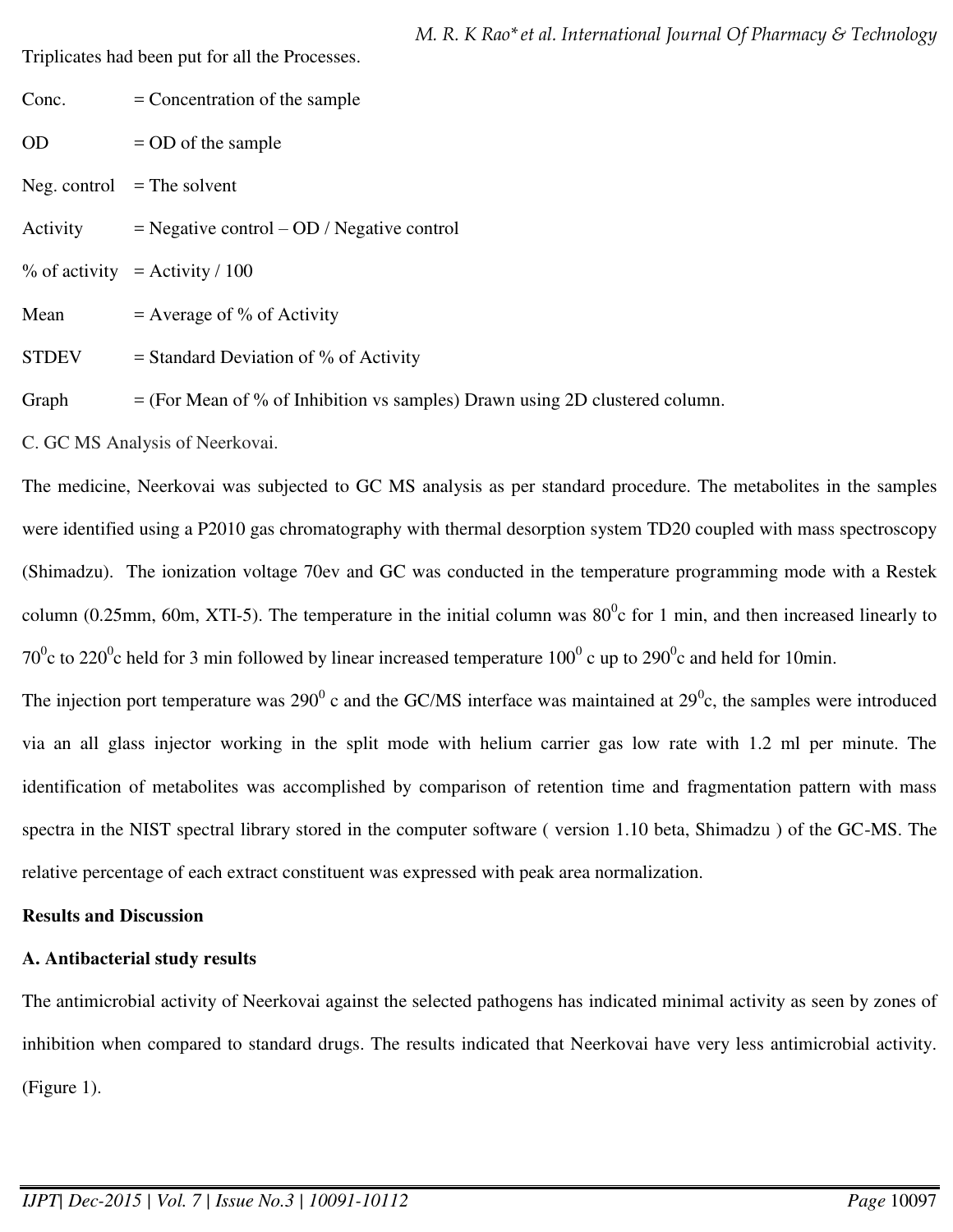| Microbe                | $\ddot{\phantom{1}}$<br>0 <i>vv</i> 1 <i>vv</i> v<br>Sample – Neerkovai |
|------------------------|-------------------------------------------------------------------------|
| Staphylococcus aureus  |                                                                         |
| Streptococcus pyogenes |                                                                         |
| Pseudomonas aeruginosa |                                                                         |
| Klebsiella pneumoniae  | kleb.<br>Compound A<br>$5$ ldinas<br>Q                                  |

# **Figure-1: Indicting the antimicrobial activities of Neerkovai on selected pathogens.**

# **B Antioxidant Study Results**

## **B1. DPPH Assay**

Table No.1 indicates the antioxidant activity of Neerkovai by DPPH assay.

From the Table No.1 the lowest IC50/ml value (320.3551) was found in Ethanol extract which gave the highest activity

(106.785) as compared to methanol and water extracts of Neerkovai.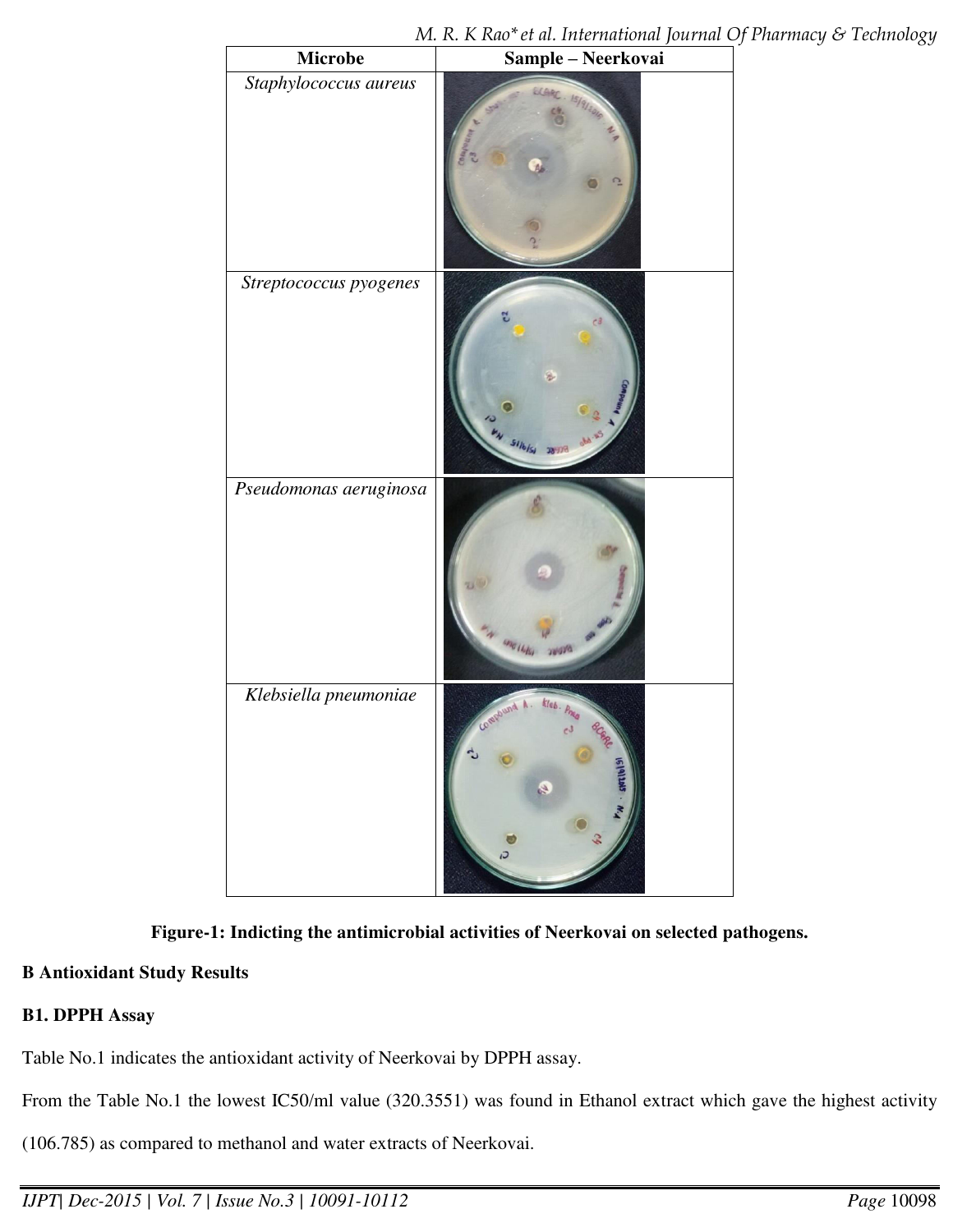*M. R. K Rao\*et al. International Journal Of Pharmacy & Technology*  Thus it was found that among the three extracts of Neerkovai, the best antioxidant activity was observed in Ethanol extract whereas the activities were less in methanol and water extracts.

## **B2. FRAP Assay**

Table No 2 indicates the antioxidant activity of Neerkovai by FRAP assay**.** 

It was observed that in the ethanol extract the mM Fe/mg of sample showing 204.77 was the highest when compared to

methanol and water sample values of 201.24 and 117.30, respectively.

## **B3. Hydrogen Peroxide Scavenging Activity**

Table No 3 indicates the hydrogen scavenging activity of Neerkovai.

It was found that Neerkovai indicated maximum activity in ethanol solution when compared with methanol and water

(4.92, 4.60 and 3.90 respectively)

### **B1. DPPH Assay**

Table No.1 indicates the antioxidant activity of Neerkovai by DPPH assay.

|          |                |           | negative |                 |                  | m     |         |                  |            |
|----------|----------------|-----------|----------|-----------------|------------------|-------|---------|------------------|------------|
|          | Conc           | <b>OD</b> | control  | <b>Activity</b> | % of activity    | value | c value | IC <sub>50</sub> | $IC$ 50/ml |
|          | $\overline{0}$ |           |          |                 | $\boldsymbol{0}$ |       |         |                  |            |
| Ethanol  | 100            | 0.886     | 1.295    | 0.31583         | 31.58301158      | 0.138 | 5.791   | 320.3551         | 106.785    |
|          | 200            | 0.875     | 1.295    | 0.324324        | 32.43243243      |       |         |                  |            |
|          | 300            | 0.822     | 1.295    | 0.365251        | 36.52509653      |       |         |                  |            |
|          | 400            | 0.432     | 1.295    | 0.666409        | 66.64092664      |       |         |                  |            |
| Methanol | 100            | 1.144     | 1.295    | 0.116602        | 11.66023166      | 0.098 | 3.135   | 478.2143         | 159.4048   |
|          | 200            | 0.892     | 1.295    | 0.311197        | 31.11969112      |       |         |                  |            |
|          | 300            | 0.871     | 1.295    | 0.327413        | 32.74131274      |       |         |                  |            |
|          | 400            | 0.793     | 1.295    | 0.387645        | 38.76447876      |       |         |                  |            |
| Water    | 100            | 1.263     | 1.295    | 0.02471         | 2.471042471      | 0.108 | 4.957   | 508.8611         | 169.6204   |
|          | 200            | 1.178     | 1.295    | 0.090347        | 9.034749035      |       |         |                  |            |
|          | 300            | 0.861     | 1.295    | 0.335135        | 33.51351351      |       |         |                  |            |
|          | 400            | 0.793     | 1.295    | 0.387645        | 38.76447876      |       |         |                  |            |

# **DPPH ASSAY**

### **B2. FRAP Assay**

Table No 2 indicates the antioxidant activity of Neerkovai by FRAP assay**.** 

| <b>Sample</b> | <b>CONC</b><br>$(\mu g)$ | OD    | m<br>value | c value X |                 | mM Fe<br>(II)/mg | Mean<br>(mg) | <b>STDEV</b> |
|---------------|--------------------------|-------|------------|-----------|-----------------|------------------|--------------|--------------|
| Ethanol       | 100                      | 0.686 | 0.0274     |           | 0.1086 21.07299 | 210.729927       |              |              |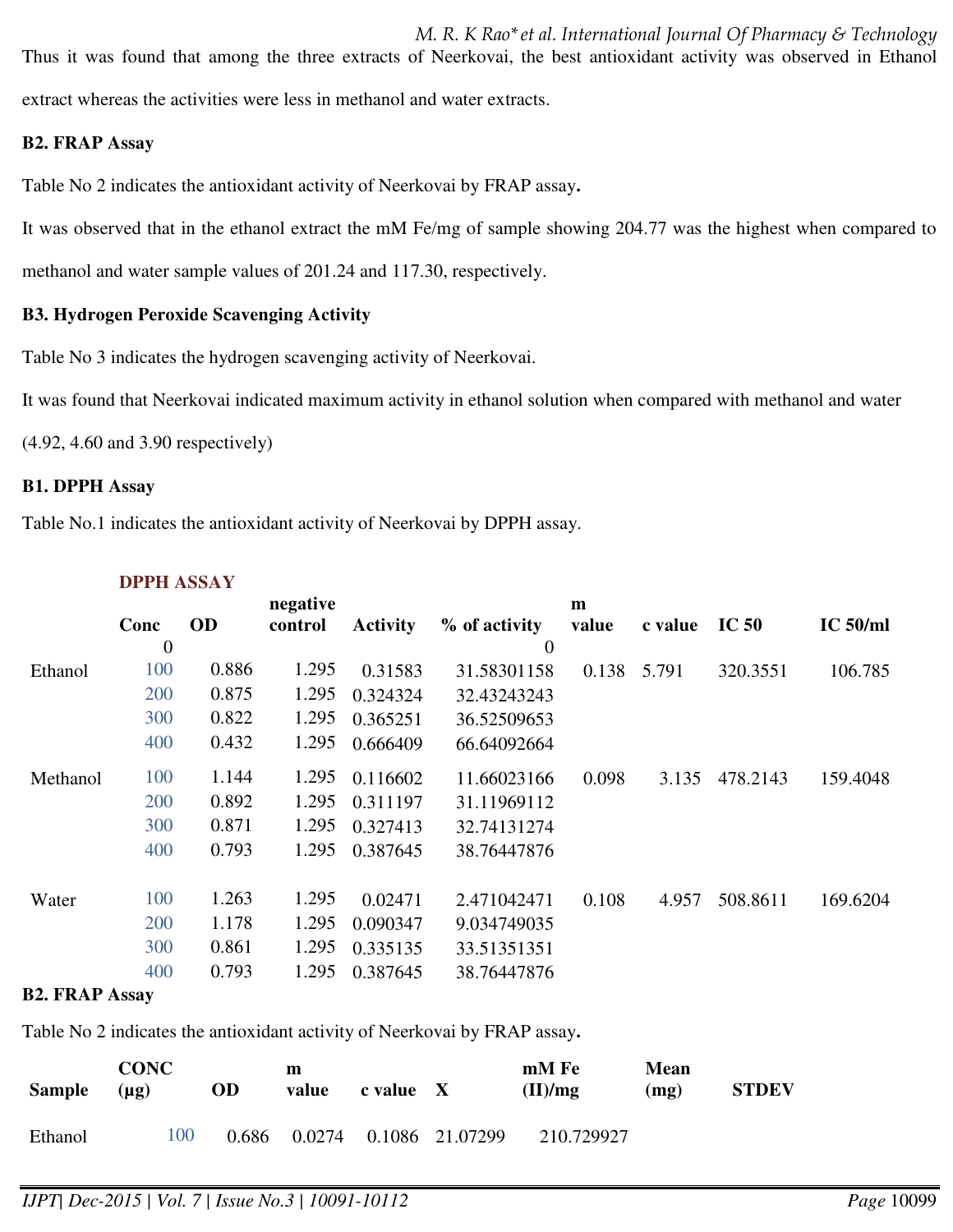|          |     |       |        |        |                 |             |        | M. R. K Rao* et al. International Journal Of Pharmacy & Technology |
|----------|-----|-------|--------|--------|-----------------|-------------|--------|--------------------------------------------------------------------|
|          | 100 | 0.688 | 0.0274 |        | 0.1086 21.14599 | 211.459854  |        |                                                                    |
|          | 100 | 0.635 | 0.0274 |        | 0.1086 19.21168 | 192.1167883 | 204.77 | 10.96                                                              |
| Methanol | 100 | 0.641 | 0.0274 |        | 0.1086 19.43066 | 194.3065693 |        |                                                                    |
|          | 100 | 0.648 | 0.0274 | 0.1086 | 19.68613        | 196.8613139 |        |                                                                    |
|          | 100 | 0.691 | 0.0274 |        | 0.1086 21.25547 | 212.5547445 | 201.24 | 9.88                                                               |
| Water    | 100 | 0.447 | 0.0274 |        | 0.1086 12.35036 | 123.5036496 |        |                                                                    |
|          | 100 | 0.418 | 0.0274 |        | 0.1086 11.29197 | 112.919708  |        |                                                                    |
|          | 100 | 0.425 | 0.0274 | 0.1086 | 11.54745        | 115.4744526 | 117.30 | 5.52                                                               |

#### **B3. Hydrogen Peroxide Scavenging Activity**

Table No 3 indicates the hydrogen scavenging activity of Neerkovai.

| Solvent         | Conc.      | <b>OD</b> |       | Neg. Control | % Activity  | Mean  | <b>STDEV</b> |
|-----------------|------------|-----------|-------|--------------|-------------|-------|--------------|
| <b>Ethanol</b>  | 100        | 0.457     | 0.748 | 0.389037     | 38.90374332 |       |              |
|                 | <b>100</b> | 0.384     | 0.748 | 0.486631     | 48.6631016  |       |              |
|                 | <b>100</b> | 0.412     | 0.748 | 0.449198     | 44.9197861  | 44.16 | 4.92         |
|                 |            |           |       |              |             |       |              |
| <b>Methanol</b> | <b>100</b> | 0.548     | 0.748 | 0.26738      | 26.73796791 |       |              |
|                 | 100        | 0.614     | 0.748 | 0.179144     | 17.9144385  |       |              |
|                 | <b>100</b> | 0.598     | 0.748 | 0.200535     | 20.05347594 | 21.57 | 4.60         |
|                 |            |           |       |              |             |       |              |
| Water           | <b>100</b> | 0.648     | 0.748 | 0.13369      | 13.36898396 |       |              |
|                 | <b>100</b> | 0.649     | 0.748 | 0.132353     | 13.23529412 |       |              |
|                 | 100        | 0.699     | 0.748 | 0.065508     | 6.550802139 | 11.05 | 3.90         |

#### Results of GC MS Analyis of Neerkovai

Figure-2. GC MS graph of Neerkovai. Table 4. Indicating retention time, Molecular structure, Molecular weight and % peak values of various bio molecules found in GC MS analysis.

From the GC MS analysis a number of compounds were identified of which the following were present in high quantities and a few were in minute quantities. Among the major molecules the important ones which show biological and medicinal activities are described.

Results of GC MS Analyis of Neerkovai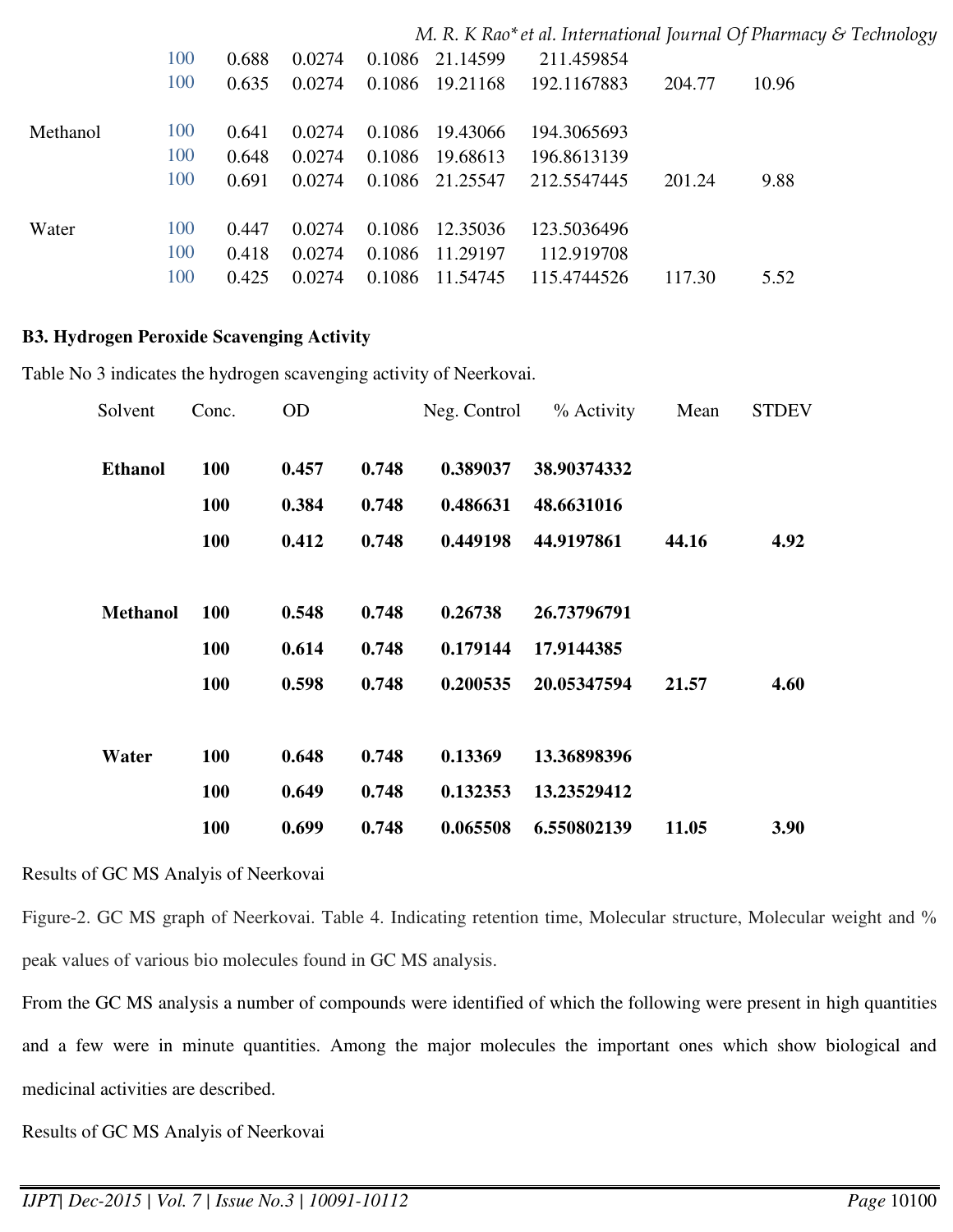

*M. R. K Rao\*et al. International Journal Of Pharmacy & Technology* 

**Figure-2: GC MS graph of Neerkovai.** 

**Table-4: Indicating retention time, Molecular structure, Molecular weight and % peak values of various bio molecules found in GC MS analysis.** 

| Sl <sub>No</sub> | Retention  | Name of Compound                              | Mol. Structure                  | Mol. Weight | Peak   |
|------------------|------------|-----------------------------------------------|---------------------------------|-------------|--------|
|                  | Time (Min) |                                               |                                 |             | $(\%)$ |
| 1.               | 9.900      | Iso-borneol                                   | C10H18O                         | 154         | 4.551  |
| 2.               | 10.588     | Endo-Borneol                                  | C10H18O                         | 154         | 0.218  |
| 3.               | 12.246     | Thymol                                        | C10H14O                         | 150         | 1.241  |
| $\overline{4}$ . | 13.265     | Eugenol                                       | C10H12O2                        | 164         | 1.495  |
| 5.               | 14.948     | geranyl-p-cymene                              | C <sub>20</sub> H <sub>30</sub> | 270         | 1.018  |
| 6.               | 15,248     | Tridecane, 2-methyl-2-phenyl-                 | C20H34                          | 274         | 0.128  |
| 7.               | 15.292     | Phenol, $2,4-bis(1,1-dimethylethyl)$ -        | C14H22O                         | 206         | 1.389  |
| 8                | 15.492     | Phenol, 2-methoxy-4-(2-propenyl)-,<br>acetate | C12H14O3                        | 206         | 1.615  |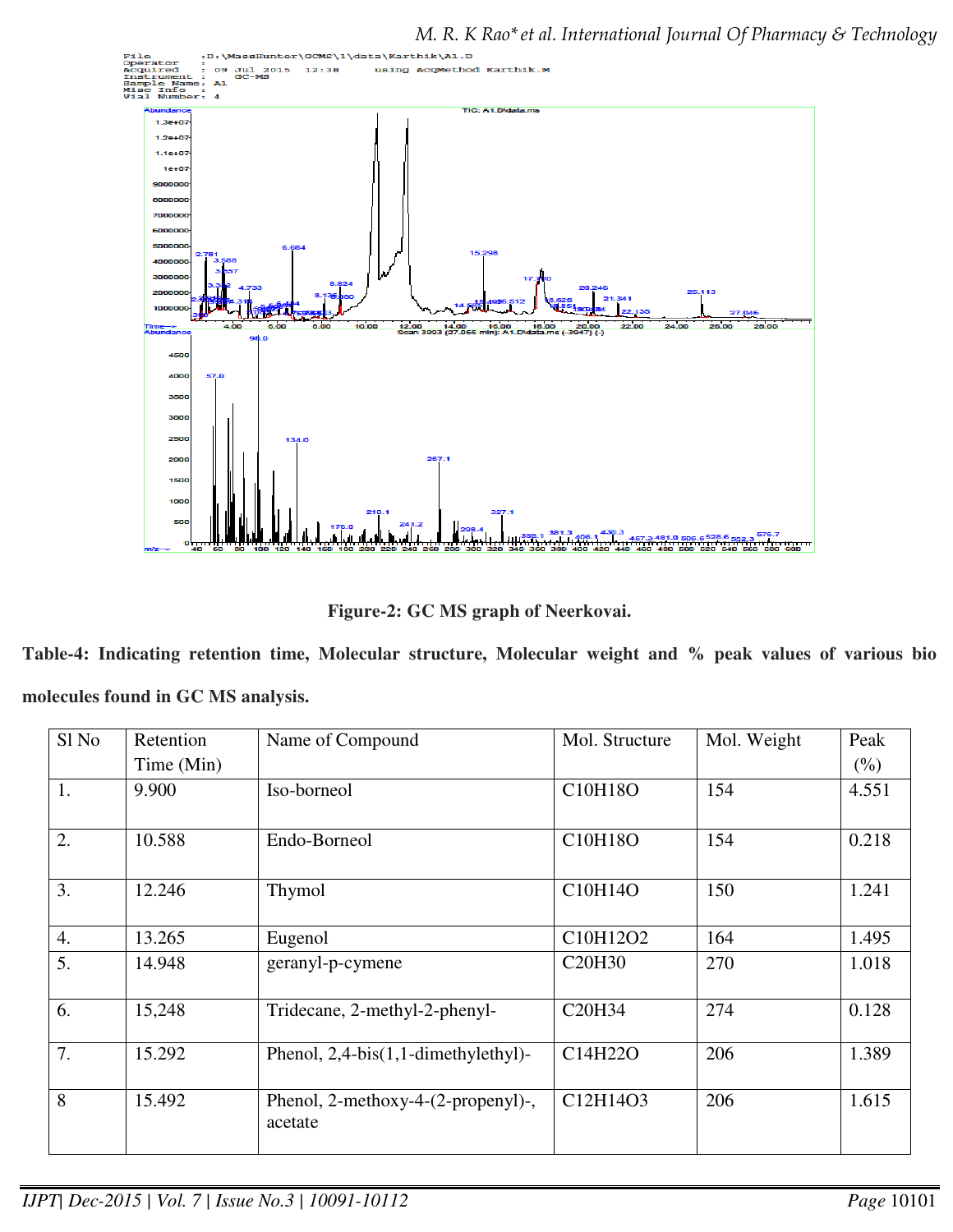*M. R. K Rao\*et al. International Journal Of Pharmacy & Technology* 

| 9.  | 15.842 | Asarone                                                                                        | C12H16O3   | 208 | 0.403 |
|-----|--------|------------------------------------------------------------------------------------------------|------------|-----|-------|
| 10. | 16.180 | Benzenepropanoic acid, $\beta$ , $\beta$ -<br>dimethyl-, methyl ester                          | C12H16O2   | 192 | 2.453 |
| 11. | 16.324 | Caryophyllene oxide                                                                            | C15H24O    | 220 | 0.411 |
| 12. | 16.524 | $geranyl-\alpha-terpinene$                                                                     | C20H32     | 272 | 0.404 |
| 13. | 16.637 | Calarene epoxide                                                                               | C15H24O    | 220 | 0.132 |
| 14. | 16.756 | $\alpha$ -acorenol                                                                             | C15H26O    | 222 | 0.155 |
| 15. | 16.837 | (-)-Spathulenol                                                                                | C15H24O    | 220 | 0.283 |
| 16. | 16.881 | Benzenebutanal, γ,4-dimethyl-                                                                  | C12H16O    | 176 | 0.305 |
| 17. | 16.950 | Tetracyclo[6.3.2.0(2,5).0(1,8)]tridec<br>an-9-ol, 4,4-dimethyl-                                | C15H24O    | 220 | 0.156 |
| 18. | 17.037 | $\gamma$ -Himachalene                                                                          | C15H24     | 204 | 0.143 |
| 19. | 17.131 | 6-(p-Tolyl)-2-methyl-2-heptenol,<br>trans-                                                     | C15H22O    | 218 | 2.711 |
| 20. | 17.200 | Ar-tumerone                                                                                    | C15H20O    | 216 | 6.899 |
| 21. | 17.331 | 2,5-Octadecadiynoic acid, methyl<br>ester                                                      | C19H30O2   | 290 | 0.338 |
| 22. | 17.631 | Curlone                                                                                        | C15H22O    | 218 | 2.120 |
| 23. | 17.769 | Longiverbenone                                                                                 | C15H22O    | 218 | 0.209 |
| 24. | 18.151 | Phenol, 2-methyl-5- $(1,2,2-$<br>trimethylcyclopentyl)-, (S)-                                  | C15H22O    | 218 | 8.672 |
| 25. | 18.445 | Thymol                                                                                         | C10H14O    | 150 | 2.928 |
| 26. | 18.851 | i-Propyl 12-methyl-tridecanoate                                                                | C17H34O2   | 270 | 0.182 |
| 27. | 18.689 | Isoborneol, heptafluorobutyrate<br>(ester)                                                     | C14H17F7O2 | 350 | 0.382 |
| 28. | 18.914 | Arteannuic acid                                                                                | C15H22O2   | 234 | 0.143 |
| 29. | 19.158 | $2-(4a, 8-Dimethyl-6-oxo-$<br>1,2,3,4,4a,5,6,8a-octahydro-<br>naphthalen-2-yl)-propionaldehyde | C15H22O2   | 234 | 0.428 |
| 30. | 19.621 | Acetic acid, 2-methylene-<br>bicyclo[3.2.1]oct-6-en-8-yl ester                                 | C11H14O2   | 178 | 0.602 |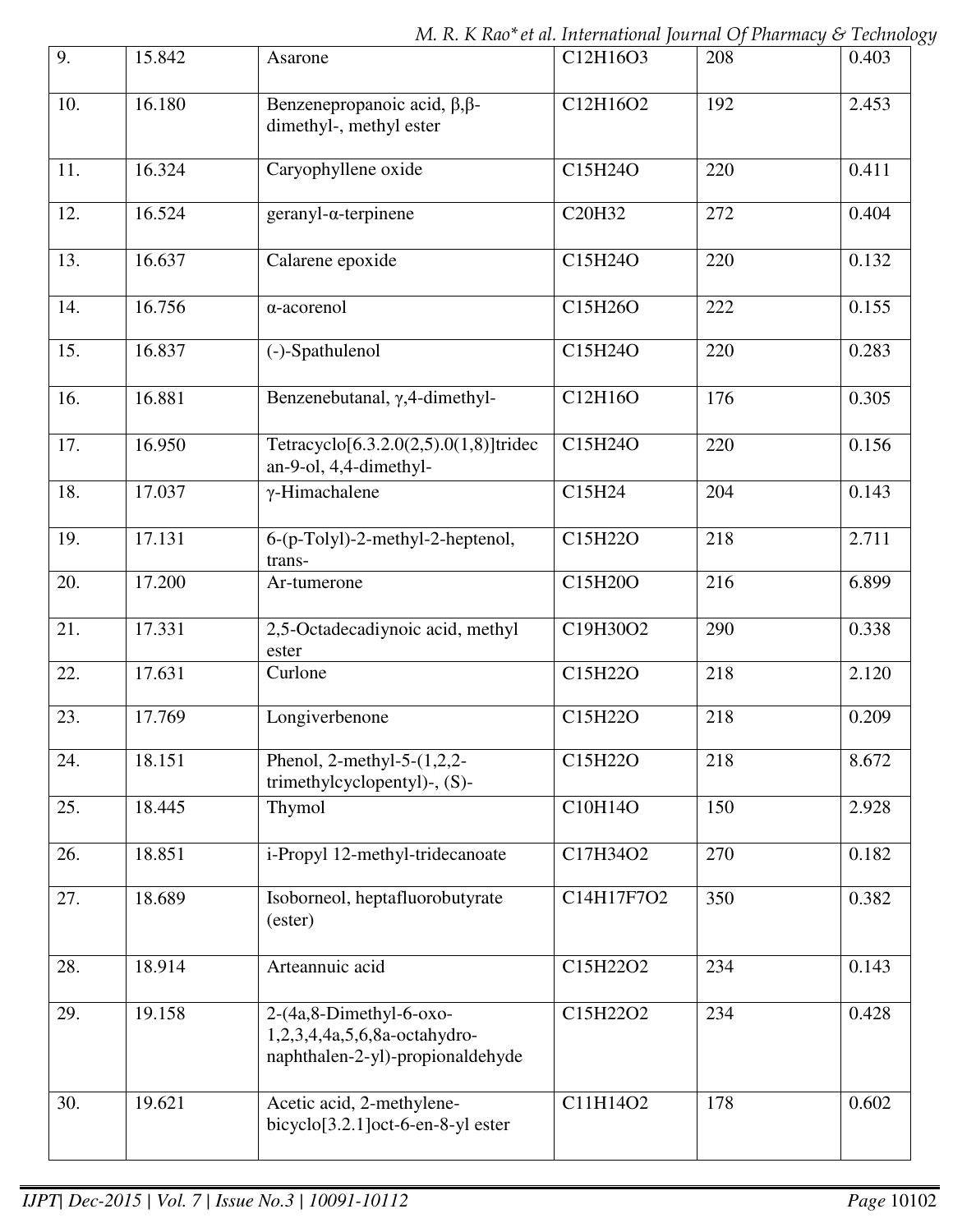*M. R. K Rao\*et al. International Journal Of Pharmacy & Technology* 

| 31. | 19.827 | Pentadeca-2,3,6,9,12,13-hexaen-8-<br>one, 2,5,5,11,11,14-hexamethyl-                                                                                                                   | C21H30O   | 298 | 0.185  |
|-----|--------|----------------------------------------------------------------------------------------------------------------------------------------------------------------------------------------|-----------|-----|--------|
| 32  | 19.890 | Valtrate                                                                                                                                                                               | C22H30O8  | 422 | 0.633  |
| 33. | 19.940 | 7,9-Di-tert-butyl-1-<br>$oxaspiro(4,5)$ deca-6,9-diene-2,8-<br>dione                                                                                                                   | C17H24O3  | 276 | 0.301  |
| 34. | 20.115 | 1-Hexen, 2-(p-anisyl)-5-methyl-                                                                                                                                                        | C14H20O   | 204 | 5.169  |
| 35. | 20.252 | n-Hexadecanoic acid                                                                                                                                                                    | C16H32O2  | 256 | 2.248  |
| 36. | 20.609 | 2(1H)-Naphthalenone, 4a, 5, 6, 7, 8, 8a-<br>hexahydro-6-[1-<br>(hydroxymethyl)ethenyl]-4,8a-<br>dimethyl-, $[4ar-(4a\alpha, 6\alpha,$<br>$8a\beta$ ]-                                  | C15H22O2  | 234 | 0.243  |
| 37. | 21.960 | Oleic Acid                                                                                                                                                                             | C18H34O2  | 282 | 1.919  |
| 38. | 22.148 | Androst-5-en-3-ol, 4,4-dimethyl-,<br>$(3\beta)$ -                                                                                                                                      | C21H34O   | 302 | 0.843  |
| 39. | 22.961 | Podocarp-7-en-3-one, 13β-methyl-<br>$13$ -vinyl-                                                                                                                                       | C20H30O   | 286 | 0.393  |
| 40. | 23.705 | Podocarp-7-en-3 $\beta$ -ol, 13 $\beta$ -methyl-<br>$13$ -vinyl-                                                                                                                       | C20H32O   | 288 | 0.205  |
| 41. | 23.562 | 1-Phenanthrenecarboxylic acid, 7-<br>ethenyl-1,2,3,4,4a,4b,5,6,7,8,10,10a-<br>dodecahydro-1,4a,7-trimethyl-,<br>methyl<br>ester, $[1R-(1\alpha,4a\beta,4b\alpha,7\alpha,10a\alpha)]$ - | C21H32O2  | 316 | 0.157  |
| 42. | 23.899 | Methyl dehydroabietate                                                                                                                                                                 | C21H30O2  | 314 | 0.876  |
| 43. | 24.049 | β-Pimaric acid<br>Abietic acid                                                                                                                                                         | C20H30O2  | 302 | 5.811  |
| 44. | 24.412 | Abietic acid                                                                                                                                                                           | C20H30O2  | 302 | 9.415  |
| 45. | 24.725 | Dehydroabietic acid                                                                                                                                                                    | C20H28O2  | 300 | 5.921  |
| 46. | 25.088 | Abietic acid                                                                                                                                                                           | C20H30O2  | 302 | 6.428  |
| 47. | 28.660 | Isoquinoline, 1,2,3,4-tetrahydro-8-<br>amino-2-methyl-4-phenyl-                                                                                                                        | C16H18N2  | 238 | 1.140  |
| 48. | 29.717 | Piperine                                                                                                                                                                               | C17H19NO3 | 285 | 11.589 |
| 49. | 30.618 | Desmethylnomifensine                                                                                                                                                                   | C15H16N2  | 224 | 2.578  |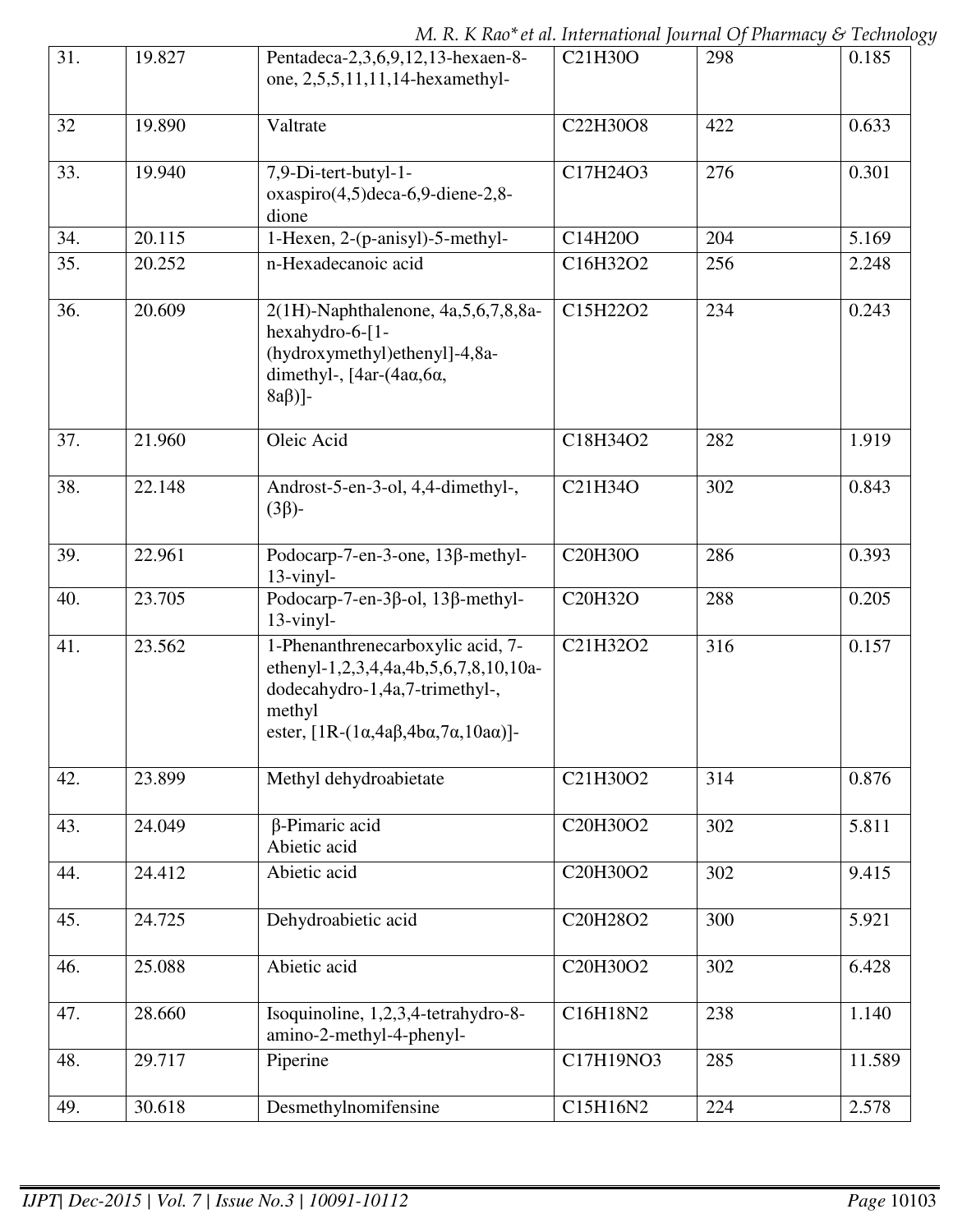*M. R. K Rao\*et al. International Journal Of Pharmacy & Technology*  1. Iso-borneol: Isoborneol is reported to have antiviral properties on herpes simplex virus 1 (HSV-1). [64]

2. Thymol: Thymol is reported to have hair growth potential. [65] Thymol derivatives have antioxidant, antibacterial and anti-inflammatory activities. [66, 67, 68]

3. Eugenol: Synthetic Eugenol has been reported to have many important medicinal properties as is described by many reporters. It is an antifungal agent particularly against *Candida albicans*. [69]. Eugenol is a powerful fat soluble antioxidant and maintains the activities of the body antioxidant enzymes. <sup>[70]</sup> Pharmacologically eugenol has been reported as anticonvulsant and local anaesthetic, antistress and bacteriostatic and bactericidal. [71] Rompelberg *et al*, 1996, have demonstrated the effect of eugenol on the genotoxicity of established mutagens in liver. <sup>[72]</sup> Anticarcinogenic potential of Eugenol was reported by Zheng et al, 1992. <sup>[73]</sup> It depresses activity of central nervous and neuromuscular function. <sup>[74]</sup> It also prevents radiation induced chemical oxidative damage in cell membranes and modifies the membrane associated signaling process after radiation exposure. [75] It possesses antiviral activity *in vitro* and *in vivo* against human herpes virus <sup>[76]</sup>. Eugenol was found to induce apoptosis in melanoma cells and HL-60 leukemia cells. <sup>[77, 78]</sup> Moreover, it has been reported that dimers of eugenol related compounds have a better antioxidant activity than the original monomers <sup>[79]</sup>. Eugenol is hepatotoxic and overdose cause convulsions, diarrhea, nausea, unconsciousness, dizziness, rapid heartbeat and it also cause allergic reactions.

4. Geranyl-p-cymene- P-Cymene is an antioxidant and as antinociceptive [80, 81]

5. Phenol, 2, 4-bis(1,1-dimethylethyl)- : Phenol, 2, 4-bis (1, 1-dimethylethyl) – derivative is known for its antibacterial, antioxidant and anti-inflammatory activities. [82, 83, 84]

6. Ar-tumerone: Tumerone acts as antivenom, anticancer and as antioxidant [85]

7. n -Hexadecanoic acid: n- Hexadecanoic acid is reported to have activities like antioxidant, hypocholesterolemic, nematicide, anti androgenic, as flavoring agents, hemolytic, antibacterial, cytotoxic and as 5-alpha reductase inhibitor [86, 87, 88] .

8. Oleic Acid: Oleic acid is reported to be Antitumor [89]

9. β-Pimaric acid: β -Pimaric acid is a matrix metalloproteinase (MMP)-9 inhibitor <sup>[90]</sup>.

10. Abietic acid: Abietic Acid is a potent testosterone 5a-reductase inhibitor, a cancer inhibitor, antioxidant, antibacterial and antiacetylcholinestarase  $[91, 92, 93]$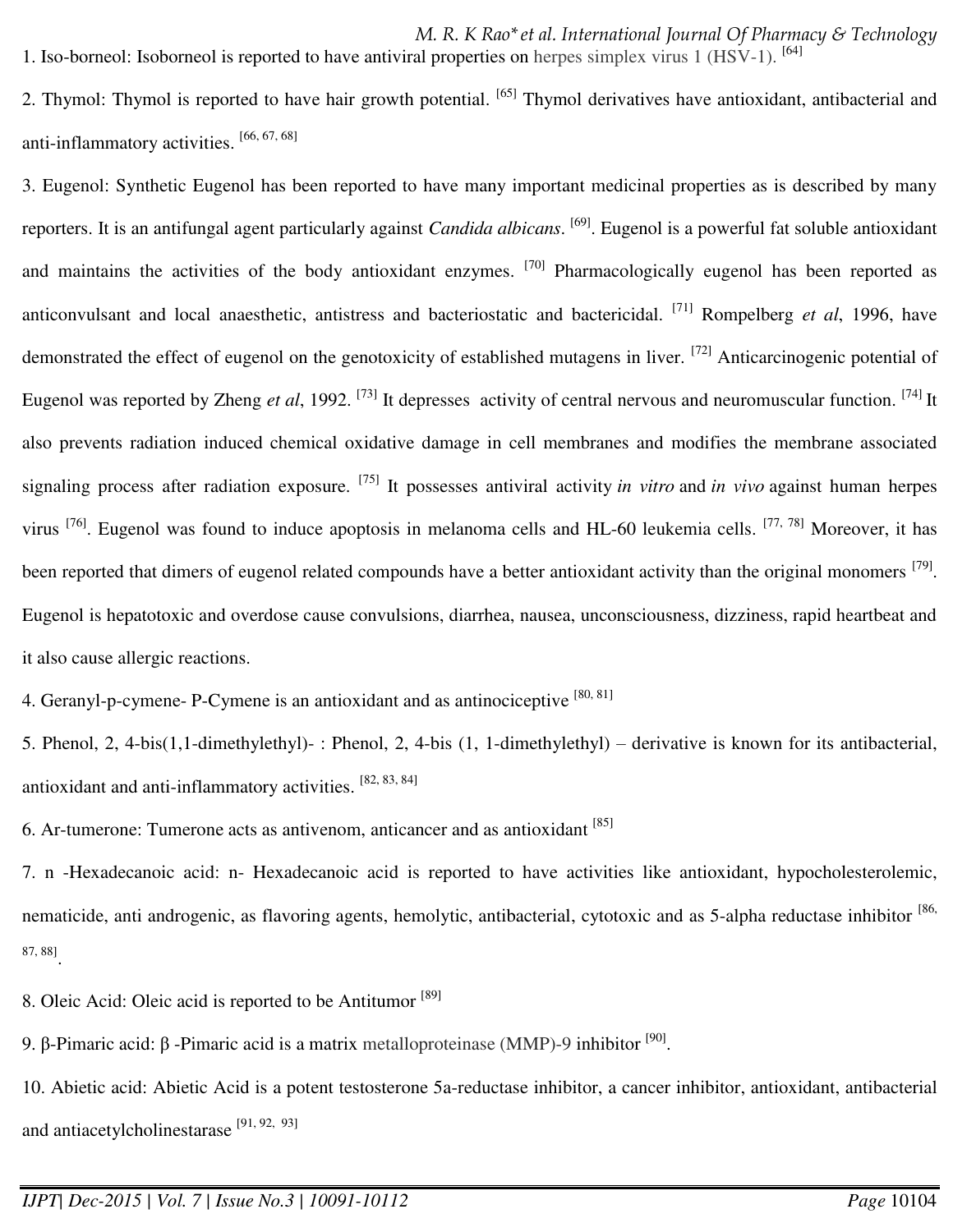*M. R. K Rao\*et al. International Journal Of Pharmacy & Technology*  11. Dehydroabietic acid: This is reported to be antiulcer, antimicrobial, anxiolytic, antiviral, antitumor and cytotoxic activities<sup>[94]</sup>

12. Isoquinoline, 1, 2, 3, 4-tetrahydro-8-amino-2-methyl-4-phenyl-: This compound has biological activities such as anticancer, antimycobacterial, antimicrobial, anticonvulsant, anti inflammatory and cardiovascular. <sup>[95]</sup>

13. Piperine: Piperine has diverse biological and supportive therapeutic activities like radioprotective, immunomodulatory and anti tumor activities, antidepressant, anticonvulsant, antinocicetive, and anti-arthritic <sup>[96]</sup>. It helps in the absorption of selenium, vitamin B and Beta carotene as well as other nutrients. Among the various properties of piperine, the most important is that it facilitates the bioavailability of medicines by depressing the activity of drug metabolizing enzymes. <sup>[97]</sup> Dendrite elongation inhibition activity was reported by Rao *et al*, 2012<sup>[98]</sup>.

14. Desmethylnomifensine: This compound is known for its antibacterial activity <sup>[99]</sup>

To the best of our knowledge reports of medicinal values are not available for the following compounds which were present in high quantities such as Phenol, 2-methoxy-4-(2-propenyl)-, acetate, Benzenepropanoic acid,  $\beta$ , $\beta$ -dimethyl-, methyl ester, 6-(p-Tolyl)-2-methyl-2-heptenol, trans-, Curlone, Phenol, 2-methyl-5-(1,2,2-trimethylcyclopentyl)-, (S)-. It will be of interest to know their medicinal values since they were present in substantial amounts.

### **Conclusions**

It is concluded that the presence of Eugenol, Ar-tumerone, Isoborneol, Desmethylnomifensine, Piperine, Isoquinoline, 1,2,3,4-tetrahydro-8-amino-2-methyl-4-phenyl, Dehydroabietic acid, Abietic acid, ȕ-Pimaric acid, Oleic Acid, n - Hexadecanoic acid, Ar-tumerone, Phenol, 2,4-bis(1,1-dimethylethyl)-, geranyl-p-cymene etc. clearly indicate the antioxidant, antiviral and antibacterial potential of Neerkovai tablets as observed in our results. The present report is a part of work in progress to substantiate the exact medicinal efficacy of Neerkovai tablets for the cure of Sinusitis.

### **References**

- 1. WHO, 2000. General guidelines for methodologies on research and evaluation of traditional medicine. WHO/EDM/TRM/2001.1, pp: 74.
- 2. RV Shastri. In: Atha Vajikaranaprakaranam, In: Shastri RV, editor, Bhaisajyaratnavali, Vidyotini Hindiviyakhya Vimarsh – Parishishtasahita. Varanasi: Chaukhamba Sanskrit Bhavan; 2002, 796-797.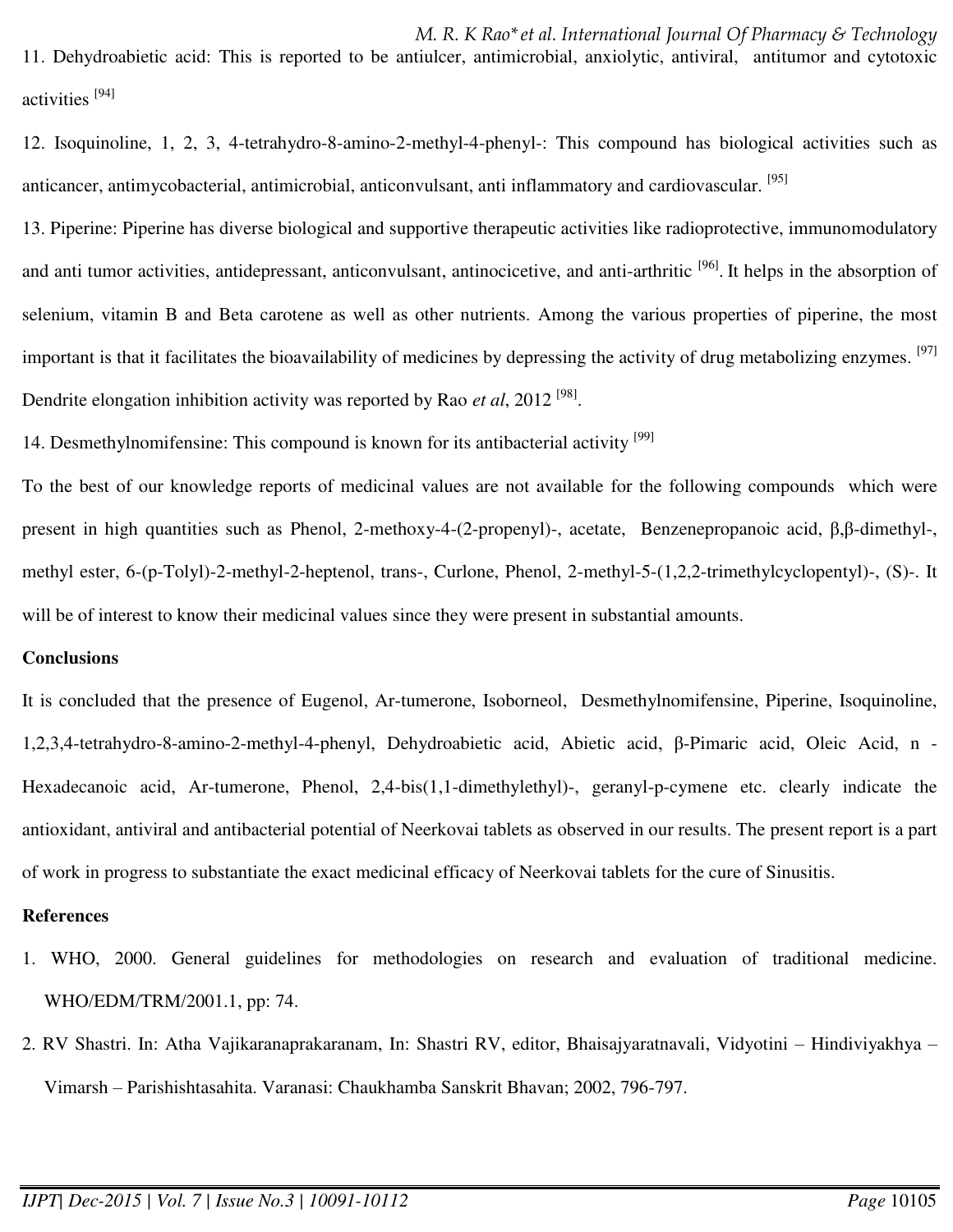- 3. M. R. K. Rao, H. M. Kumar, A. Amutha, K. Prabhu, B. Chatterjee, S. Selva Kumar. 2015. Int J Pharm Sci Rev Res, Vol 30(1), pp 335-339
- 4. M. R. K. Rao, A. Ganesan, G. Rengasundari, M. Sathish Kumar, N. K. Jha. 2014. Der Pharmacia Lettre, Vol 6(1), pp 71-77.
- 5. M. R. K. Rao, A. Ganesan, G. Rengasundari, M. Sathish Kumar. 2014. Der Pharmacia Lettre, Vol 6(4), pp 44-51.
- 6. M. R. K. Rao, A. Ganesan, G. Rengasundari, M. Sathish Kumar, N. K. Jha. 2013. Der Pharmacia Lettre, Vol 5(6), pp 99-104.
- 7. M. Sathish Kumar; M. R. K. Rao, A. Ganesan, G. Rengasundari. 2013. Int J of pharmaceutical Science Res and Review, Vol 20(1), pp 140-141.
- 8. M. R. K. Rao, A. Ganesan, G. Rengasundari, M. Sathish Kumar, N. K. Jha. 2014. Der Pharmacia Lettre, Vol 6 (3), pp 20-26.
- 9. M. R. K. Rao, S. Philip, M. H. Kumar, Y. Saranya, D. Divya, K. Prabhu. 2015. Journal of Chemical and Pharmaceutical Research, Vol 7(7), pp 131-139.
- 10. Aparna Ravi, S. P. Jai Prabhu, M. R. K. Rao, K. Prabhu, V. S. Kalaiselvi, Y. Saranya. 2015. Int. J. Pharm. Sci. Rev. Res., Vol 33(2), pp 58-62.
- 11. T. Chandrasekar, M. R. K. Rao, R. V. Kumar, K. Prabhu, S. Nandha Kumar, D. Divya. 2015. Journal of Chemical and Pharmaceutical Research, 7(8):124-136
- 12. S. Sadhanandham, G. Narayanan, M. R. K. Rao, K. Prabhu, S. Jones, A. Ravi, S. Dinakar. 2015. Int. J. Pharm. Sci. Rev. Res., **Vol** 34(2), pp 273-281
- 13. S. Phillips, M. R. K. Rao, K. Prabhu, M. Priya, S. Kalaivani, A. Ravi, S. Dinakar. 2015. Journal of Chemical and Pharmaceutical Research*,* Vol 7(9), pp 393-401.
- 14. M. R. K. Rao, S. Nandha Kumar, S. Jones, A. A. Elizabeth, K. Prabhu, A. Ravi, S. Dinakar. 2015. Int. J. Pharm. Sci. Rev. Res., Vol 34(2), pp 6-12
- 15. V. Velpandian, M. P. Kumar, I. S. Gnanavel, N. Anbu, A. M. Abdul Khader. 2013. Int Res J Pharma, Vol 4(4), pp 152-157.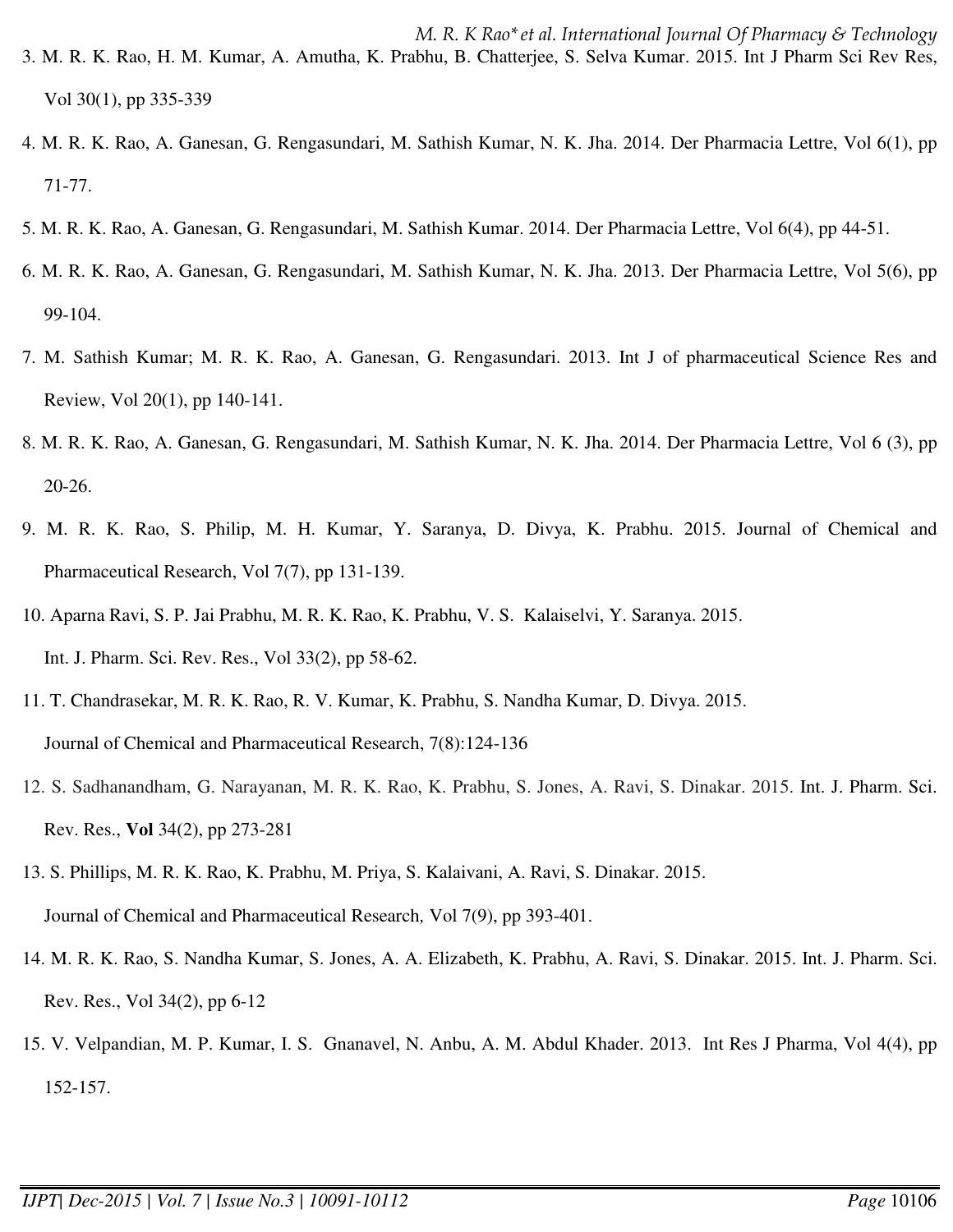*M. R. K Rao\*et al. International Journal Of Pharmacy & Technology*  16. V. Velpandian, N. Anbu, S. Selangovan, M. M. Musthafa. 2014. World Journal Pharmaceutical Res, Vol 3(8), pp 769- 777.

- 17. R. R. Parekar, K. S. Jadhav, P. A. Marathe, N. N. Rege. 2014. J Ayurveda Integr Med, Vol 5(3), pp 141–147.
- 18. K. Gupta, B. K. Ashok, B. Ravishankar, A. B Thakar. 2011. Ayu., Vol 32, pp 590–593.
- 19. B. Kanimozhi, K. Arumugam, V. Velpandian, M. P. Kumar. 2013. International Journal of Pharmaceutical & Phytopharmacological Research, 2(5), pp 340-343.
- 20. D. Sandhiya, M. P. Kumar, V. Velpandian, P. Thenmozhi, V. Banumathi. 2014. American J of Pharmacy and Health Research, **Vol** 10, pp 129-137.
- 21. R. C. Lantz, G. J. Chen, A. M. Solyom. S. D. Jolad, B. N. Timmermann. 2005. Phytomedicine, Vol 12, pp 445– 452.
- 22. S. Paramasivam, T. Thangaradjou, L Kannan. 2007. J Environ Biol, Vol 28, pp 271–274.
- 23. S. J. Lee, J. I. Han, G. S. Le, M. J. Park, I. G. Ghoi, K. J. Na, E. B. Jeung. 2007. Biol Pharm Bull. Vol 30, pp 184- 188.
- 24. H. J. Kim, H. S. Yoo, J. C. Kim, C. S. Park, M. S. Choi, M. Kim, H. Choi, J. S. Min, Y. S. Kim, S. W. Yoon, J. K. Ahn. 2009. J Ethnopharmacol*,* Vol 124(2), pp 189–196.
- 25. S. Honda, F. Aoki, H. Tanaka, H. Kishida, T. Nishiyama, S. Okada, I. Matsumoto, K. Abe, T. Mae *et al*. 2006. J Agric Food Chem, Vol 54, pp 9055–9062.
- 26. A. Sikha, A. Harini, P. L. Hegde. 2015. Journal of Pharmacognosy and Phytochemistry, Vol 3(5), pp 01-04
- 27. A. Kumar, R. Chomwal, P. Kumar, S. Renu. 2009. Journal of Chemical and Pharmaceutical Research, Vol 1(1), pp 304- 310.
- 28. B. Liu, Y. Q. Gao, X. M. Wang, Y. C. Wang, L. Q. Fu. 2014. Mol Med Rep, Vol 10(2), pp 1046-1050.
- 29. S. M. Al-Reza, A. Rahman, M. A. Sattar, M. O. Rahman, H. M. Fida. 2010. Food Chem Toxicol., Vol 48(6), pp 1757- 1760.
- 30. P. N. Saxena, S. Anand, N. Saxena, P. Bajaj. 2009. J Environ Biol*.,* Vol 30(4), pp 527-531.
- 31. G. D. Marina, T. R. Kekuda Prashith, S. J. Sudarshan. 2008. Anc Sci Life, Vol 27(3), pp 36-40.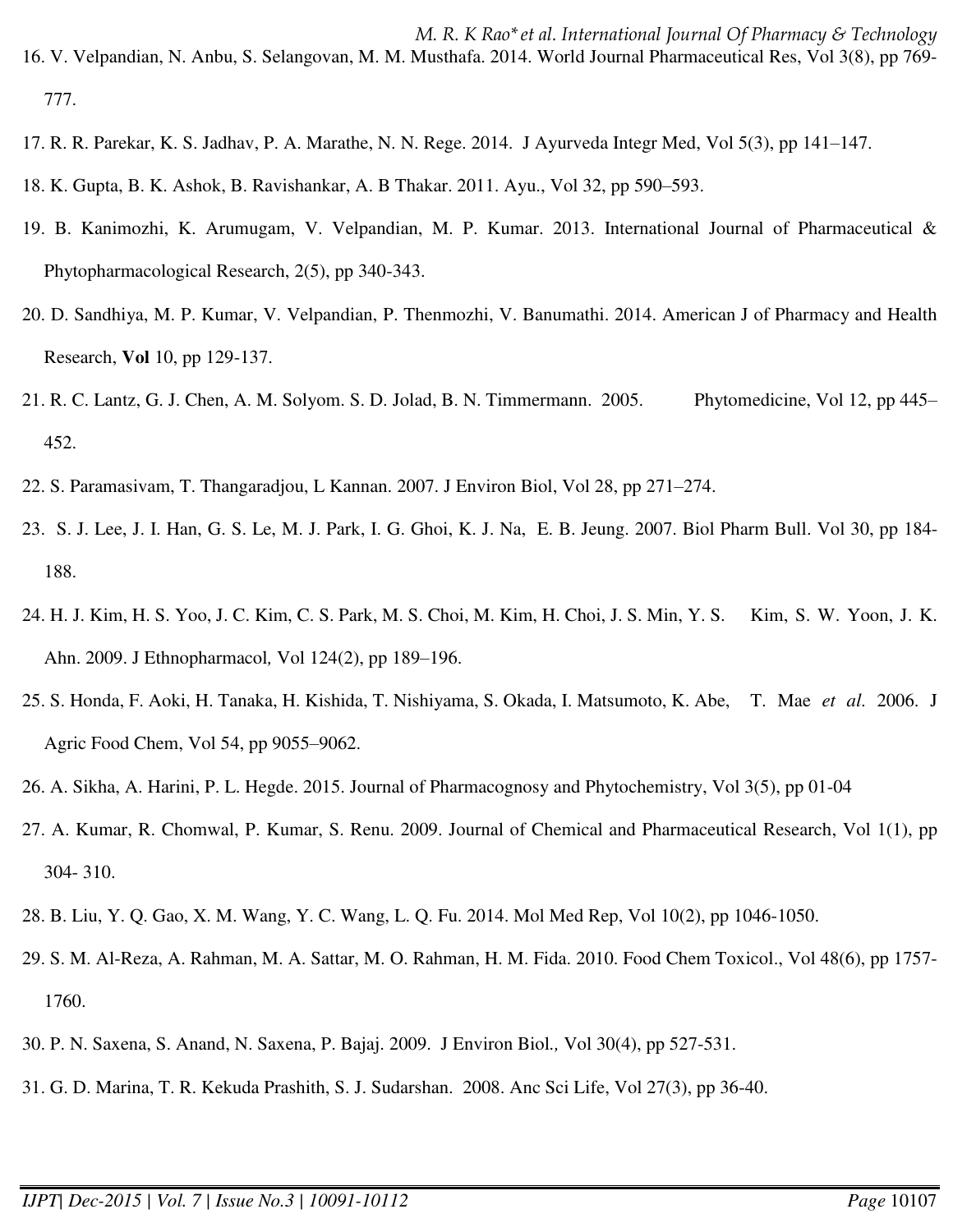*M. R. K Rao\*et al. International Journal Of Pharmacy & Technology*  32. I. Jantan, S. M. Raweh, H. M. Sirat, S. Jamil, Y. H. Mohd Yasin, J Jalil *et al*. 2008. Phytomedicine*,* Vol 15(4), pp 06- 09.

- 33. S. Revathi, NS Malathy. 2013. Antibacterial activity of rhizome of *Curcuma aromatic* and partial purification of active compounds. Ind J Pharm Sci, Vol 75(6), pp 732-735.
- 34. L. Y. Zhou, Z. D. Wei, S. Z. Ldu. 1987. Effect of Borax in treatment of skeletal fluorosis. Int Sco For Fluorid Research, Vol 20(3), pp 104-108.
- 35. C. Lavazzo, I. D. Gkegkes, I. M. Zarjada, M. E. Falagas. 2011. Boric acid for recurrent vulvovaginal candidiasis: the clinical evidence. J Women's health (Larchmt), Vol 20(8), pp 1245-1255.
- 36. M. R. Naghii, Mofid A. R. Asgari, M. Hedayati, M. S. Danespour. 2011. Comparative effects of daily and weekly boron supplementation on plasma steroid hormones and pro-inflammatory cytokins. Exp Med. Biol., Vol 25(1), pp 54- 58.
- 37. H. Turkez, F. Geyikoglu, A. Tatar, M. S. Keles, I. Kalpana. 2012. Exp Toxicol Pathol, Vol 64(1-2), pp 93-101.
- 38. M. Benderdour, T. Bui-Van, A. Dicko, F. Belleville. 1998. In vivo and in vitro effects of boron and boronated compounds. The Journal of Trace elements in Exp Med. Biol, Vol 1291, pp 2-7.
- 39. S. Raju, V. U. M. Rao, S. Reddy, G. Ramya, G. V. Kumar. 2011. Effect of benzoin resin on the serum bilirubin levels in temporary jaundice induced by Phenylhydrazin: A preliminary study. Asian J of Pharmaceutical Research and Health Care, Vol 3(3), pp 68-71
- 40. P. B. Shamkuwar, S. R. Shahi, S. T. Jadhav. 2012. Asian Journal of Plant Science and Research, Vol 2 (1), pp 48-53
- 41. J. B. Zadeh, N. M. Ko. 2014. European Journal of Experimental Biology*,* Vol 4(1), pp 87
- 42. S. P. R. Adel, J. Prakash. 2010. Journal of Medicinal Plants Research*,* Vol 4(24), pp 2674
- 43. C. Smith, C. Crowther, K. Wilson, N. Hotham, V. McMilian. 2004. Obstetrics and Gynecology, Vol 103(4), pp 639.
- 44. N. M. Ghayur, A. H. Gilani. 2005. Journal of Cardiovasular Pharmacology, Vol 45(1), pp 74.
- 45. C. Chirathaworn, W. Kongcharoensuntorn, T. Dechdoungchan, A. Lowanitchapat, P. Sa-Nguanmoo, P. Yong. 2007. Methanolic extract induces apoptosis in a human leukemia cell line through SIRT1 mRNA down regulation. J. Med. Assoc.Thai. Vol 90, pp 2422-2428.

46. R. I. Iyer, G. Jayaraman, A. Ramesh. 2009. In vitro responses and production of phytochemicals of potential medicinal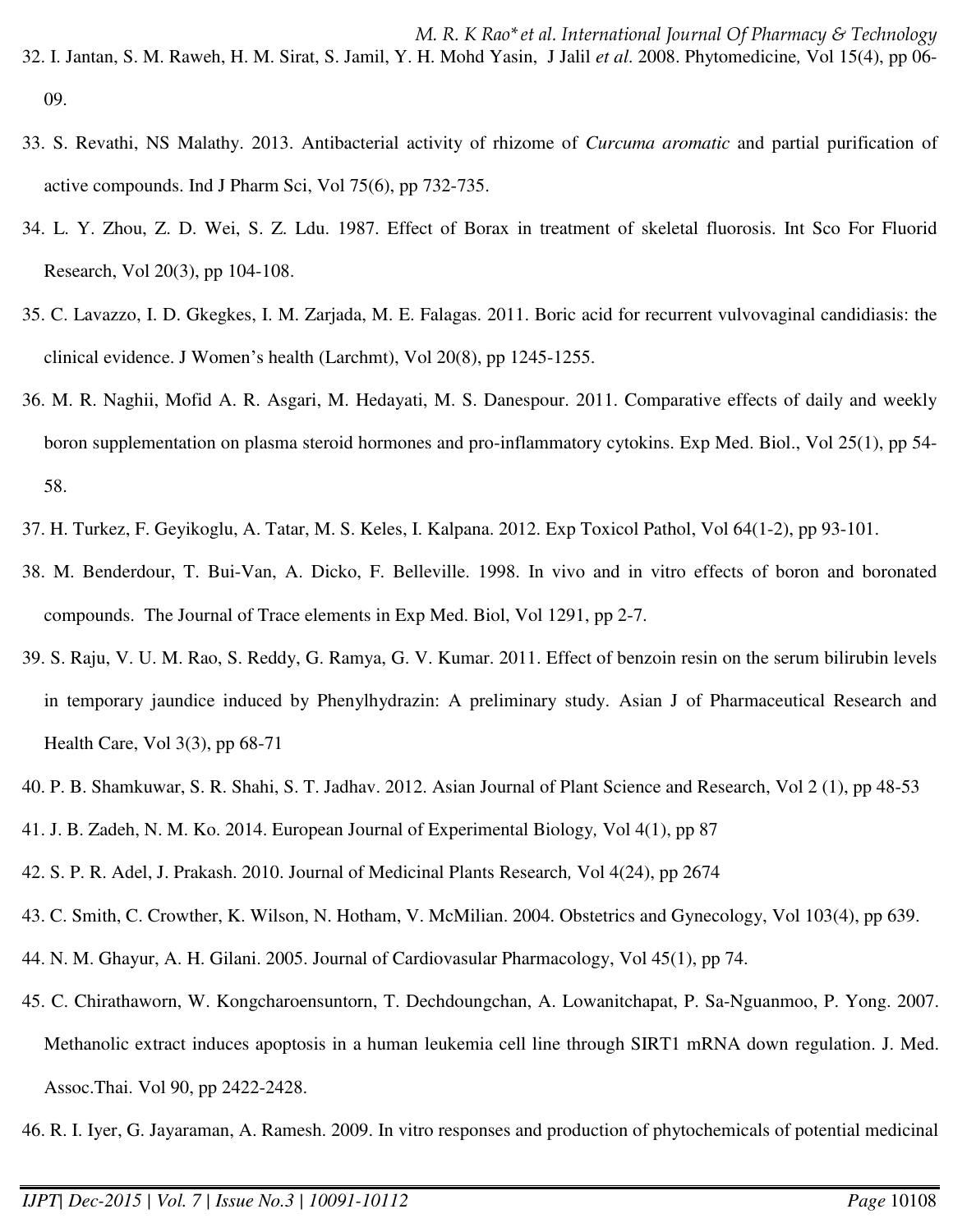*M. R. K Rao\*et al. International Journal Of Pharmacy & Technology*  value in nutmeg, *Myristica fragrans* Houtt. Indian Journal of Science and Technology, Vol 2 (4), pp 65-70.

- 47. M. H, Boskabady, S. Alitaneh, A. Alavinezhad, L. Curcumcopticum.2014. Bio Med Res International. Article ID569087, 11 pages.
- 48. M. M. Zarshenas, M. Moein, S. M. Samani, P. Petramfar. 2013. An overview on Ajwain (*Trachyspermum ammi*) pharmacological effects; modern and traditional. J Natural Remedies, Vol 14(1), pp 98-105.
- 49. B. Chauhan, G. Kumar, M. Ali. 2012. A review on phytochemical constituents and activities of *Trachyspermum ammi*  (L.). Sprague Fruits. The American J of Pharmtech Res*,* Vol 2(4), pp 329-340.
- 50. T. K. Lim. Edible medicinal and non medicinal plants. 2013. Vol. 5, Springer, New York, USA.
- 51. K. Jeet, N. Devi, N. Thakur, S. Tomar, L. Shalta, R. Thakur. 2012. *Thrachyspermum ammi* (Ajwain): A comprehensive review. Int Res J of Pharmacy*,* Vol 3(5), pp 133-138.
- 52. I. Gülçin, M. Elmastas, H.Y. boul-Enein. 2012. Arab J Chem. Vol 5(4), pp 489–499.
- 53. K. P. Devi, S. A. Nisha, R. Sakthivel, S. K. Pandian. 2010. Eugenol (an essential oil of clove) acts as an antibacterial agent against *Salmonella typhi* by disrupting the cellular membrane. J Ethnopharmacol. Vol 130(1), pp 107–115
- 54. M. Kurokawa, T. Hozumi, P. Basnet, M. Nakano, S. Kadota, T. Namba *et al*. 1998. Purification and characterization of eugeniin as an anti-herpesvirus compound from *Geum japonicum* and *Syzygium aromaticum*. J Pharmacol Exp Ther*.* Vol 284(2), pp 728–735.
- 55. B. B. Aggarwal, S. Shishodia. 2006. Molecular targets of dietary agents for prevention and therapy of cancer*.*  Biochem Pharmacol. Vol 71(10), pp 1397–1421.
- 56. R. Hamidpour, S. Hamidpour, M. Hamidpour, M. Shahlari. 2013. Camphor (*Cinnamomum camphora*), a traditional remedy with the history of treating several diseases. Int J of Case Reports and Images, Vol 4(2), pp 86-89.
- 57. Z. Paolo. 2009. Camphor (*Cinnamomum camphora*), a traditional remedy with the history of treating several diseases. J Appl Sci Environ Mange, Vol 13(2), pp 69-74.
- 58. A. S. Salman, A. A. Farghaly, S. M. Donya, F. Shata. 2012. Protective effect of *Cinnamomum camphora* leaf extract against Atrazin induced genotoxicity and Biochemical effect on mice. J of American Science, Vol 8(1), pp 190-196
- 59. A. Jyotsna, S. Suryawansh. 2011. Review: An overview of *Citrus aurantifolia* used in treatment of various diseases. African Journal of Plant Science, Vol 5(7), pp 390-395.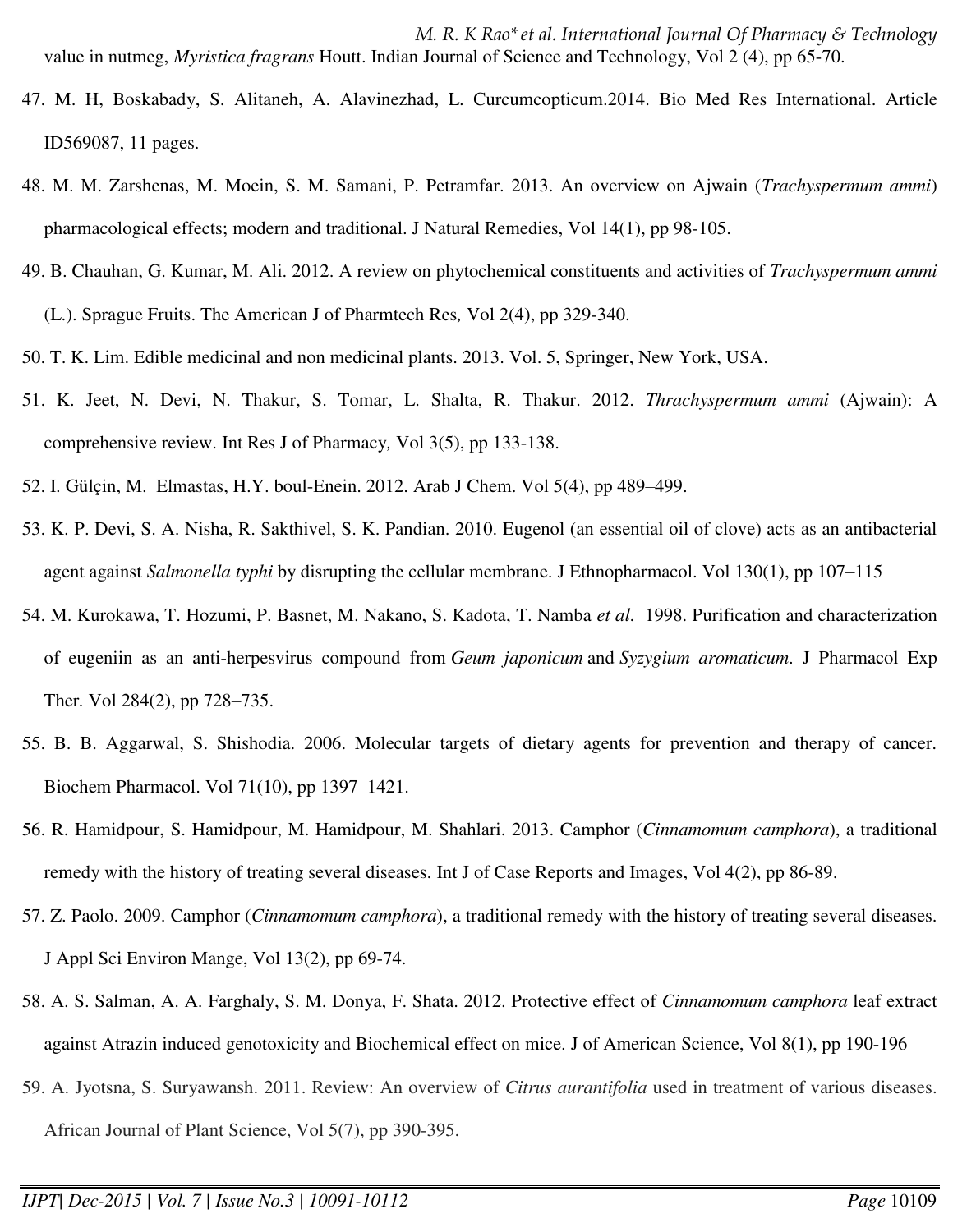*M. R. K Rao\*et al. International Journal Of Pharmacy & Technology*  60. D. R. Das, A. K. Sachan, Md. Shuaib, S. S. Gangwar. 2012. Chemical charecterization of volatile oil components of *Citrus reticulata* by GC-MS analysis. Journal of Drug Delivery and Therapeutics, Vol 2(3), pp 41.

- 61. M. S. Blois. 1958. Antioxidant determinations by the use of a stable free radical. Nature, Vol 29, pp 1199-1200
- 62. R. Pulido, L. Bravo, F. Sauro-Calixo. 2000. Antioxidant activity of dietary polyphenols as determined by a modified ferric reducing/antioxidant power assay. J. Agri. Food Chem., Vol 48, pp 3396-3402.
- 63. R. J. Ruch, S. J. Cheng, J. E. Klaunig. 1989. Prevention of cytotoxicity and inhibition intracellular communication by antioxidant catechins isolated from Chinese green tea. Carcinogenesis, Vol 10, pp 1003-1008.
- 64. M. Armaka, E. Papanikolaou, A. Sivropoulaou, M. Arsenakis. 1999. Antiviral properties of soborneol, a potent inhibitor of herpes simplex virus Type 1. Antiviral Research, Vol 43(2), pp 79-92.
- 65. G. V. Rao, T Mukhopadhyay, S. Ranganathan, M. L. Madhavi, T. Annamalai, S. Lava Kumar. 2013. Archives of Applied and Science Research, Vol 5(5), pp 126-130.
- 66. J. Mastelic, I. Jerkovic, I. Blazevic, M. Poljab-Blazi *et al.* 2008. Comparative study on the antioxidant and biological activities of carvacrol, thymol and Eugenol derivatives. J of Agriculture and Food Chemistry, Vol 56(11), pp 3989- 3996.
- 67. C. S. Mathela, K. K. Singh, V. K. Gupta. 2010. Synthesis and in vitro antibacterial activity of thymol and carvacrol derivatives . Acta Poloniae Pharmaceutica and Drug Research, Vol 67 (4), pp 375-380.
- 68. R. Riella, R. R. Mrinho, J .S. Santos, R. N. Pereira-Filho, J. C. Cardoso, R. L. C. Albuquerque-Junior, S. M. Thomazzi. 2012. J of Ethnopharmacology, Vol 143(2), pp 656-663.
- 69. S. J. Lee, J. I. Han, G. S. Le, M. J. Park, I. G. Ghoi, K. J. Na, E. B. Jeung. 2007. Antifungal effect of engenol and nerolidol against *Microsporum gypseum* in a guinea pig model. Biol Pharm Bull. Vol 30, pp 184-188.
- 70. I. Gulcin. 2011. Antioxidant activity of eugenol: A structure –activity relationship study. Journal of Medicinal Food, Vol 14(9), pp 975-985.
- 71. K. Dallmeier, C. A. Carlini. 1981. Anesthetic, Hypothermic, myo-relaxant and anticonvulsant effects of synthetic eugenol derivatives and natural analogues. Pharmacology, Vol 22, pp 113-127.
- 72. C. J. Rompelberg, S. J. Evertz, G. C. Bruijntjes-Rozier, P. D. van den Heuvel, H. Vehhagen. 1996. Effect of eugenol on the genotoxicity of established mutagens in the liver. Food Chem Toxicol*,* Vol 34, pp 33-42.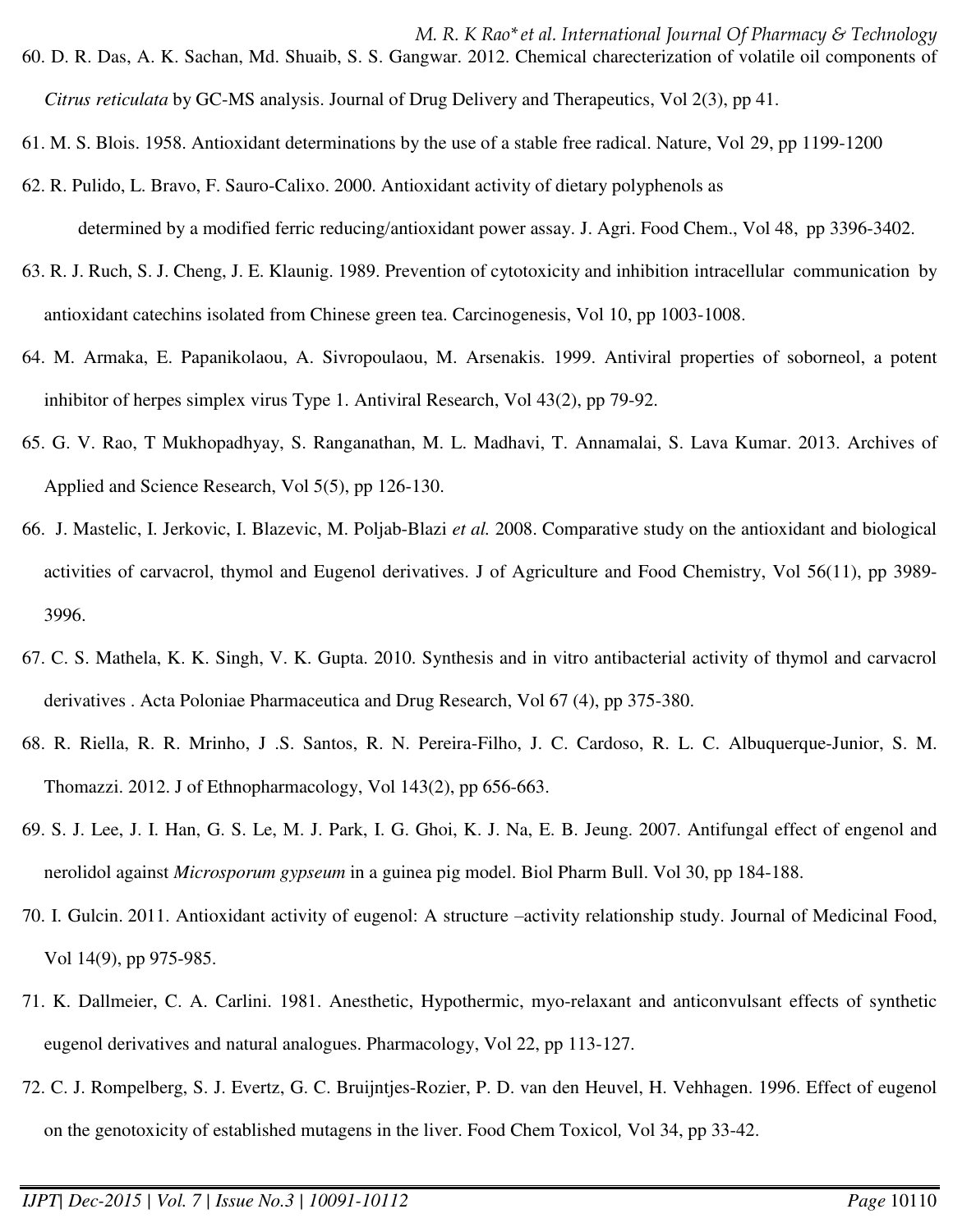- *M. R. K Rao\*et al. International Journal Of Pharmacy & Technology*  73. G. Q. Zheng, P. M. Kenney, L. K. Lam. 1992. Sesquiterpenes from clove (*Eugenia caryophyllata*) as potential anticarcinogenic agents. J Nat Prod, Vol 55, pp 999-1003.
- 74. P. Brodin, A. Roed. 1984. Effects of eugenol on rat phrenic nerve and phrenic nerve-diaphragm preparations. Arch Oral Biol, Vol 29, pp 611-615.
- 75. B. N. Pandey, K. M. Lathika, K. P. Mishra. 2006. Modification of radiation induced oxidative damage in liposormal and microsomal membrane by eugenol. Rad Physics Chem, **Vol** 75, pp 384-391.
- 76. F. Benencia, M. C. Courreges. 2000. Phytother Res, Vol 1, pp 495-500.
- 77. R. Ghosh, L. Nadiminty, J. E. Fitzpatrick, W. L. Alworth, T. J. Slaga, A. P. Kumar. 2005. J Biol Chem, Vol 280, pp 5812-5819.
- 78. N. Okada, A. Hirata, Y. Murakami, M. Shoji, H. Sakagami, S. Fujisawa. 2005. Anticancer Res.*,* Vol 25, pp 3263- 3270.
- 79. M. Saito, H. Sakagami, S. Fujisawa. 2004. Anticancer Res., Vol 23, pp 4693-4701.
- 80. T. A. de Oliveira, R. B. F. de Carvelho, I. H. F. de Costa, G. A. L. de Oliveira, A. A. de Souza, S. G. de Lima, R. M. de Freitas. 2014. Pharmaceutical Biology, Vol 53(30), pp 423-428.
- 81. J. de Souza S. Quintans, P. P. Menzes, M. R. V. Santos, L. R. Bonjardim, J. R. G. S. Almeida, D. P. Gelain, A. A. de Soauza, L. J. Quintans-Junior. 2013. Phytomedicine, Vol 20(5), pp 436-440.
- 82. F. Mujeeb, P. Bajpai, N. Pathak. 2014. Biomed Res International, Article ID 497606, 11 pages. Doi.org/10.1155/2014/497606.pp
- 83. L. Costantino, C Parenti, M. di Bella, P. Zanoli, M. Baraldi. 1993. Pharmacol Res, Vol 27(4), 349-358.
- 84. A. Prakash, V. Suneetha. 2014. Res J of Pharmaceutical, Biological and Chemical Sciences*.* Vol 5(20), pp 597-603.
- 85. V. S. Surwase, K. S. Laddha, R. Kale, S. I. Hashmi, S. M. Lokhande. 2011. Electronic J of environmental, Agricultural and Food Chemistry, Vol 10(5), pp 2173-2179.
- 86. S. Lalitharani, V. R. Mohan, G. S. Regini, C. Kalidass. 2009. J. Herb. Medi. Toxicology. Vol 3, pp 159.
- 87. G. Dineshkumar, R. Rajakumar. 2015. Asian J of Pharmaceutical Science & Tech., Vol 5(2), pp 64.
- 88. G. Rajeswari, M. Murugan, V. R. Mohan. 2013. J Pharm Biomed Sci. Vol 29, pp 818-824.
- 89. C. Carrillo, M del M Cavia, S. R. Alonso Torre. 2012. Nutricoin Hospitalaria, Vol 27(5), pp 1860-1865.